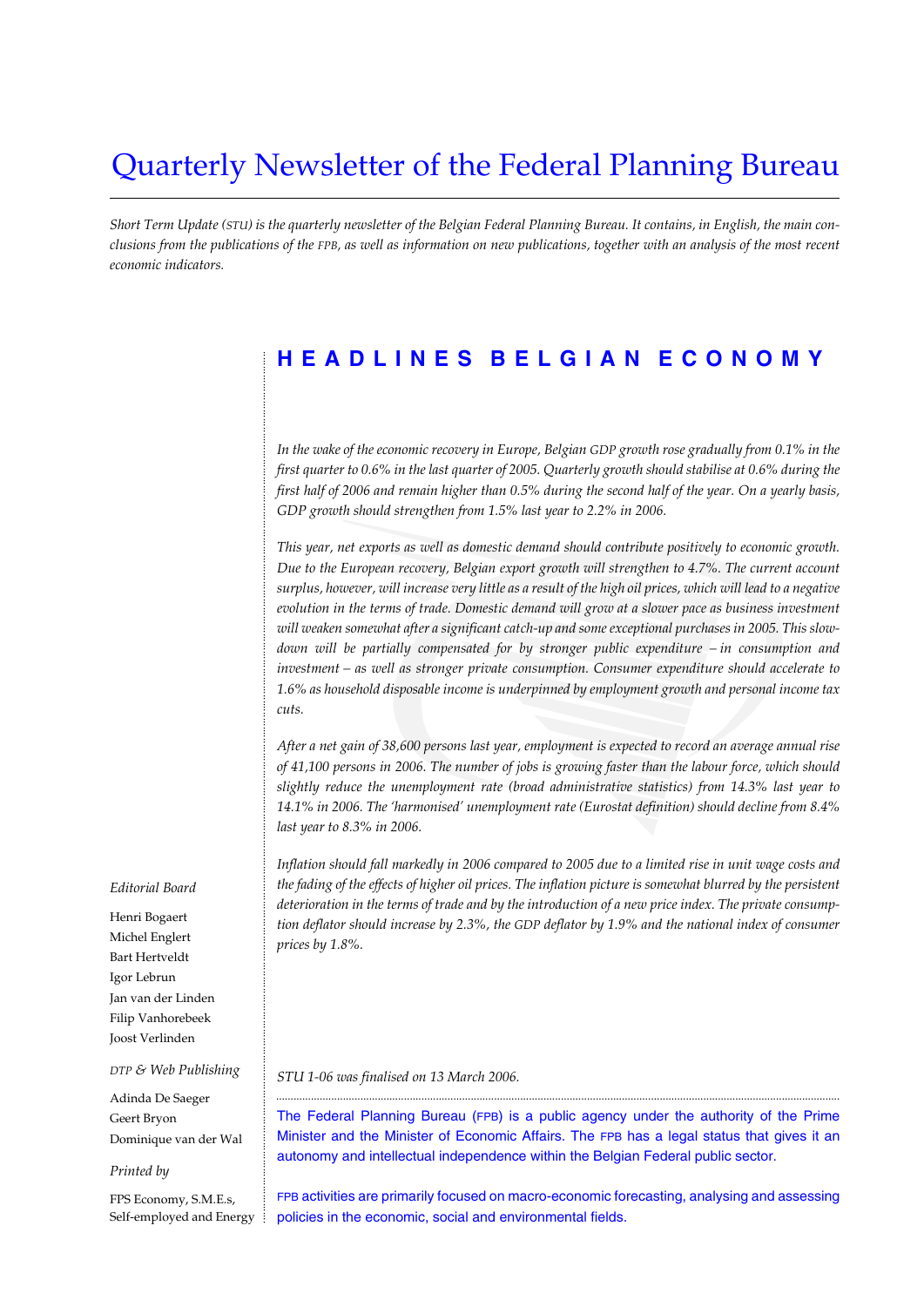# Table of Contents

| • Economic forecasts for Belgium by the Federal Planning Bureau<br>· Economic forecasts for Belgium by different institutions                                                                                                                                                                                                       |
|-------------------------------------------------------------------------------------------------------------------------------------------------------------------------------------------------------------------------------------------------------------------------------------------------------------------------------------|
| • General economic activity<br>· Private consumption<br>• Business investment<br>• Housing investment<br>· Stock building<br>• Foreign Trade<br>• Labour market<br>$\bullet$ Prices<br>$\bullet$ Interest rates<br>• Exchange rates<br>$\bullet$ Tax indicators                                                                     |
| • Administrative burdens in Belgium in 2004<br>• Reforming network industries: Experiences in Europe and Belgium<br>• A Medium-Term Outlook for the World Economy: 2006-2012<br>· Price regulation in the sectors of over-the-counter medicines and old people's homes<br>• Economic impact of the oil shock on the Belgian economy |
|                                                                                                                                                                                                                                                                                                                                     |
| • Recent history of major economic policy measures                                                                                                                                                                                                                                                                                  |

............................................................................................................................................................................................................................................................................................................

All FPB publications, mentioned in this STU, can be obtained either by sending a fax  $\frac{1}{2}$  (+32 2 5077373) or by filling in the necessary form on our Internet site (http://www.plan.be).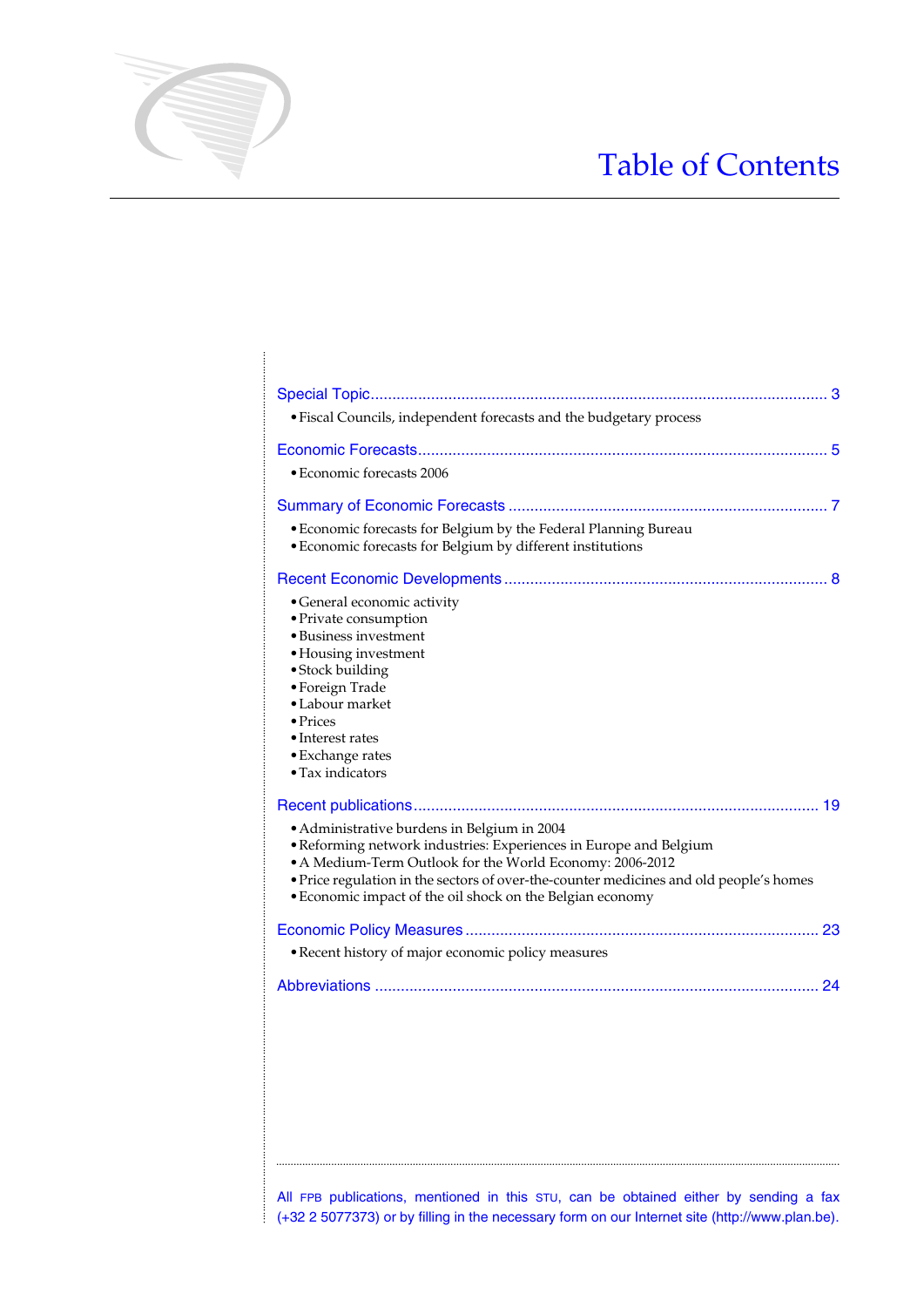#### **Fiscal Councils, independent forecasts and the budgetary process**

On 1 February 2006, the Belgian Federal Planning Bureau (FPB) and CPB Netherlands Bureau for Economic Policy Analysis jointly organised a seminar entitled "Economic and fiscal forecasts and the budgetary process within the framework of the Stability and Growth Pact (SGP)". The joint seminar brought together speakers from European and international organisations as well as representatives of the FPB and CPB. During these presentations the emphasis was put on countries' ownership of the SGP and the responsibility of the Member States for their fiscal framework. Several principles of good governance were evoked and the function that national institutions could have in these regards was highlighted. In this special study we describe the role of Fiscal Councils in the budgetary planning process in Belgium and underline the part taken by the FPB in producing independent macroeconomic forecasts.

#### **The role of Fiscal Councils**

Based on the model of independent central banks, a number of economists have recently suggested that fiscal policy should be entrusted to a new Independent Fiscal Authority (IFA) to avoid the injudicious use of discretion by politicians. A less drastic and more realistic option lies in the setup of Fiscal Councils (FC), defined by the IMF as institutions which "would not receive any specific authority over fiscal policy but would undertake analysis and assessment of fiscal developments and policies"<sup>1</sup>. In particular they would provide:

- independent macroeconomic forecasts for evaluating tax revenues and expenditure;
- public finance forecasts and especially fiscal balances;
- impact analyses of shocks or policies;
- policy recommendations such as rules, targets and strategies;
- an assessment of fiscal performance in comparison with the targets or rules adopted by the government or Parliament.

The first three items are in the domain of what has been called 'positive economics'. It requires sound statistical and econometric expertise. It also entails large investment in methods, data collection and computer programs. The last two items are in the domain of 'normative economics'. It requires other types of resources: especially, experts in economics and public finances, who also have a very good knowledge of politics. They have to take into account not only the political options and preferences but also what is feasible as first best or second best solutions. This is a complicated and subtle

1. IMF, "Promoting Fiscal Discipline: Is There a Role for Fiscal Agencies?", Board Paper, Fiscal Affairs Department, July 2005.

task, which includes the capacity to convince the government and public opinion. Positive and normative economics are closely related, with normative economics requesting information and analysis from positive economics, but they have very different roles.

The complex institutional framework of the Belgian state and the dramatic deterioration of the fiscal stance in the seventies and eighties forced the country to put in place FC-type institutions.

#### **A progressive build up of Belgian Fiscal Councils**

There are two main institutions which have to be considered in the Belgian budgetary process: the High Council of Finance (HCF) and the National Accounts Institute (NAI). They are the result of a progressive and maturing process. The starting point was the regionalisation of the Belgian State at the end of the eighties, when the country became a federal state with three Regions and three Communities. Most of Belgium's sources of revenue are nevertheless still collected at the federal level, and part of these tax receipts is then transferred to the regional level. With a very high public debt, Belgium could not afford to run the risk of further government overspending arising from independent regional governments. In 1989, the HCF was reformed in depth. One of its new tasks was to follow the fiscal policy of the regional governments and to recommend, each year, a coordinated fiscal plan for each government.

At the beginning of the nineties, the entry into the European Monetary Union was another challenge: in 1993 Belgium had a deficit at 7.5% of GDP and a debt ratio at 137%. As the Maastricht targets were set in national accounts concepts, the NAI was created in order to improve the quality of these statistics and of the macroeconomic forecasts upon which the budget was based. The issue of the long-term sustainability of public finances emerged in the public debate in the nineties which followed various reports on the impacts of the ageing population. In 2001, a Study Committee on Ageing was created within the HCF in order to analyse the budgetary and social consequences of ageing.

#### **Institutional separation between positive and normative economics**

The positive economics level of the Belgian budgetary process can be described as follows. The NAI is a public agency that takes responsibility for the national accounts, for the public sector accounts and for the macroeconomic forecasts. It has no staff and no resources but delegates its tasks to three institutions: Belgian Statis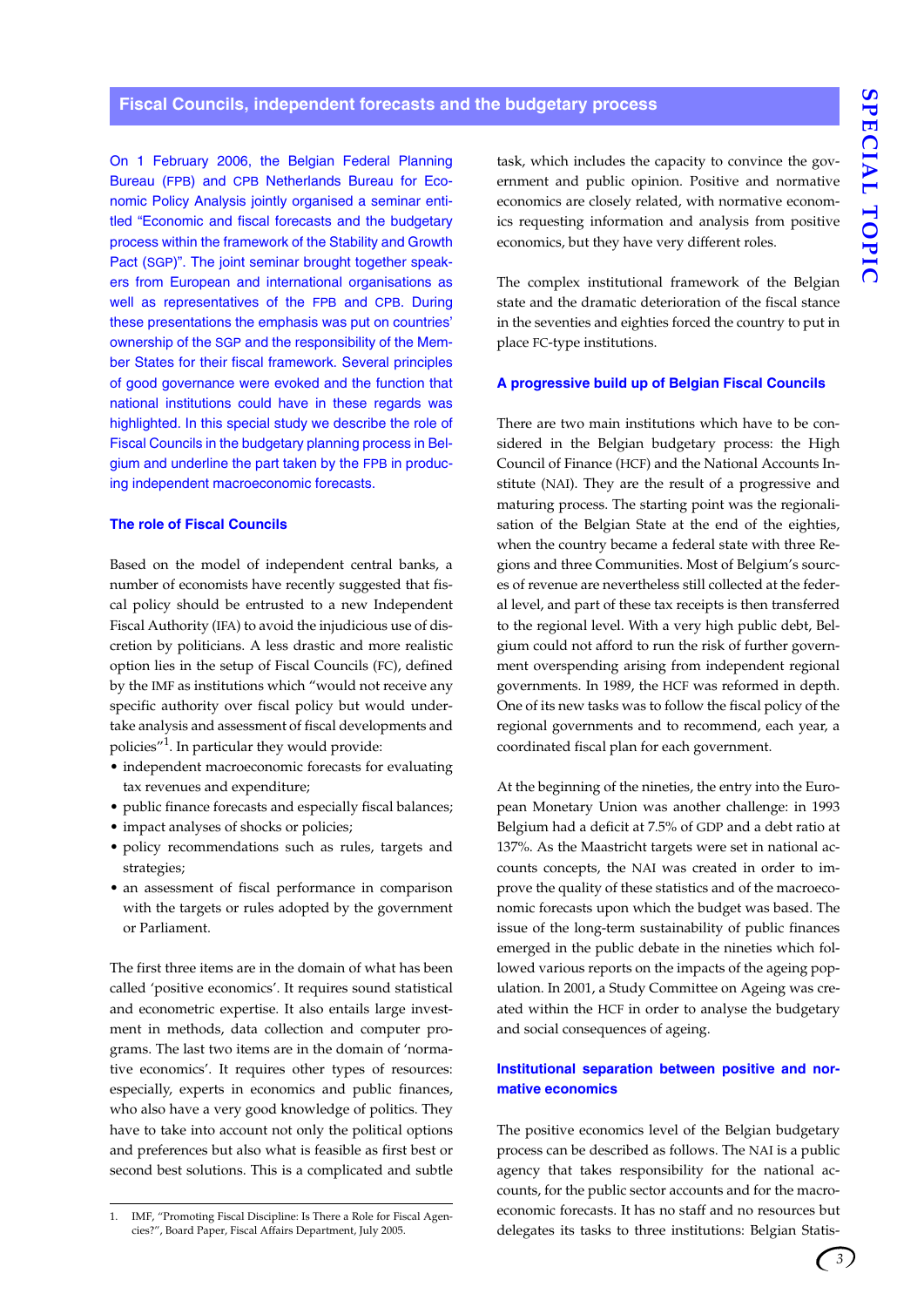tics, the NBB and the FPB. The latter is responsible for producing the macroeconomic forecasts (called the economic budget) and the input-output tables that fall under the NAI duties. It is worth mentioning here that under its own name the FPB publishes a medium-term economic outlook annually in Spring. This report is a very detailed macroeconomic projection. It is the only occasion when the FPB publishes an assessment and a forecast of public accounts and a detailed and comprehensive analysis of public finances. These forecasts are updated in Autumn as a starting point for the elaboration of the stability programme. The FPB also holds the secretariat of the Study Committee on Ageing and produces its long-term projections. The Report on Ageing is transmitted to the government and to the HCF which is then expected to take these projections into account in its fiscal policy recommendations.

This brings us to the level of normative economics. The HCF is composed of high level experts: academics, members of the NBB and representatives of the administration. The secretariat is held by the research department of the FPS Finance. The "Public sector borrowing requirement" section of the HCF publishes two yearly reports. The first analyses the borrowing requirements of each government and makes recommendations on fiscal targets for the general government and the different entities, as well as on the amount to pay to the Silver Fund<sup>1</sup>. The second report makes an assessment of the stability programme over the previous year.

#### **The importance of independent institutions and forecasts**

According to a recent paper by Jonung and Larch "the bias of official growth forecasts can partly explain the dismal performance of fiscal consolidation observed in recent years in the euro area<sup>"2</sup>. These conclusions led the authors to plead for the establishment of independent forecasting authorities in all EU Member States. The usefulness of their proposal is supported by empirical evidence showing that in the few Member States, among them Belgium and the Netherlands, where official forecasts are produced by independent agencies, these forecasts show no statistically significant bias. This outcome is in strong contrast with the results for countries where the Ministry of Finance relies on 'in-house' macroeconomic forecasts for its budgetary plans.

In Belgium the independence of the forecasting authority is guaranteed by the legal status of the institutions involved. The FPB is a public institution and, as any other public institution, has ministers who oversee it and set a

budget. However, because of its specific tasks, it is independent in fulfilling them. To earn this independence, the FPB has a policy of being very transparent: it publishes its forecasts, methods, models and data. It also assesses its own forecasting performance<sup>3</sup>. Besides the federal government, the Central Economic Council, the National Labour Council and the legislative chambers may apply to the FPB to assess policy measures. It should be noted that the role of the FPB is limited to positive economics, it does not make recommendations.

The figures contained in the economic budget are discussed and approved by the Board of the NAI and by a scientific committee, and are therefore considered as the official forecasts. The endorsement of the forecasts by the various independent institutions represented in the Board and the scientific committee makes political intervention very difficult. Whether the Law of 1994 (which created the NAI) imposes a formal obligation for the government to use these forecasts is a question for jurists. However, up to now, the forecasts have always been followed. Because the NAI has achieved high credibility, not following the forecasts would entail a loss of reputation for the government. In times of uncertainty, the government can be more cautious and include safety margins in the budget.

#### **Lessons from the Belgian experience**

For the purpose of designing Fiscal Councils, three main lessons can be drawn from the Belgian experience:

- The institutions dealing with positive economics should enjoy a fully independent status but due to the specific knowledge required to fulfil their tasks they should remain public.
- Since normative economics are linked to preferences, it is much more difficult for public opinion to accept a complete transfer of this kind of responsibility to an independent institution. This justifies the necessity for complete institutional separation between positive and normative issues.
- One way to make the budgetary process successful is to share responsibility between several strong independent institutions and experts.

Finally, a recommendation from the European Council, saying that everyone gains in the long term with independent national forecasting authorities, would be very welcome. This would also be a good signal for new and acceding Member States which are in the process of reforming their institutions. Besides, if independent institutions were to be generally implemented, it could pave the way for working groups at EU level, which would have a mandate to advise on shared methodologies and to discuss assumptions and scenarios.

<sup>1.</sup> This fund was set up to finance the additional expenses resulting from ageing of the various statutory pension schemes between 2010 and 2030.

Jonung J. and Larch M., "Improving fiscal policy in the EU. The case for independent forecasts", EC, DG ECFIN, forthcoming.

<sup>3.</sup> See for instance: Dobbelaere L. en Hertveldt B., "10 jaar Economische Begroting: een terugblik op de kwaliteit van de vooruitzichten", Federaal Planbureau, Working Paper 13-04, April 2004.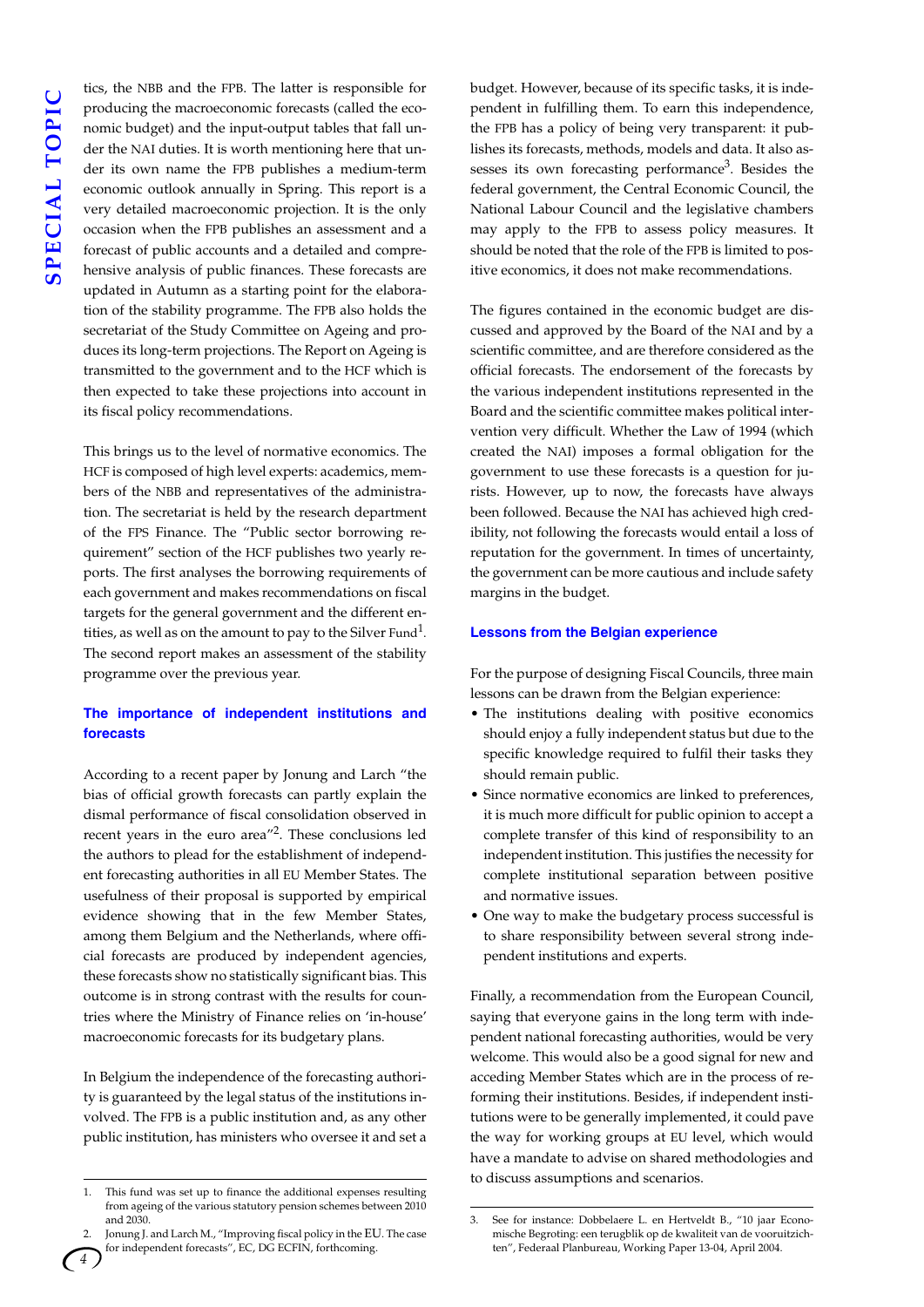# ECONOMIC FORECASTS **ECONOMIC FORECASTS**

#### **Economic forecasts 2006**

In 2005, Belgian economic growth amounted to 1.5% (GDP at constant prices). In the wake of the economic recovery in Europe, Belgian GDP growth gradually rose from 0.1% in the first quarter to 0.6% in the last quarter of 2005. During the first half of 2006, quarterly growth should stabilise at 0.6% and remain above 0.5% during the second half of the year. On a yearly basis, GDP growth at constant prices should reach 2.2% in 2006.

2002 2003 2004 2005 2006 0.00 0.25 0.50 0.75 1.00

#### **Graph 1 - Quarterly GDP at constant prices** qoq growth rates, seasonally adjusted and corrected for calendar effects

#### World economy gradually shifts into a lower gear

During the course of 2006, both the American and the Asian economies are expected to experience a slight slowdown in growth, whereas GDP growth in the euro area should gain momentum. In the second half of 2006, the European recovery, which is currently sustained by domestic demand and by exports, should become somewhat less dynamic due to less favourable foreign demand prospects. As a result, the growth pace of Belgian export markets should accelerate in the first quarter, but is anticipated to be somewhat weaker afterwards.

#### In 2006 Belgian growth achieves a sounder basis

In 2006, the Belgian economy should experience not only stronger, but also more balanced growth. Both net exports and domestic demand should positively contribute to growth.

Due to the European recovery, Belgian exports should grow by 4.7% on an annual basis, compared to 2.2% last year. However, export dynamics should slightly slacken in the second half of the year in line with the international economic situation. The current account surplus, however, should only slightly increase (to 2.6% of GDP) as a result of high oil prices, which will lead to a negative evolution of terms of trade.





This year, domestic demand should increase by 1.6%, compared to 2.1% in 2005. That drop is due to business investment. Although it remains at a high level because of increased profitability, favourable financing conditions and benign demand prospects, it should grow at a slower pace after the substantial recovery in 2005 (+8.9%), which was mainly due to a catching-up after several years of subdued growth. It is also assumed that some exceptional investment projects carried out during the last two years (naval transport) would not recur in 2006. Those exceptional investments had no impact on economic growth as they went together with an increase in imports.

Households' real disposable income should increase by 1.8% this year – compared to barely  $0.8\%$  in  $2005$  – as a result, among other reasons, of the tax reform and the rise in employment. Private consumption growth should speed up to 1.6%, leading to a slight recovery in the household savings ratio.



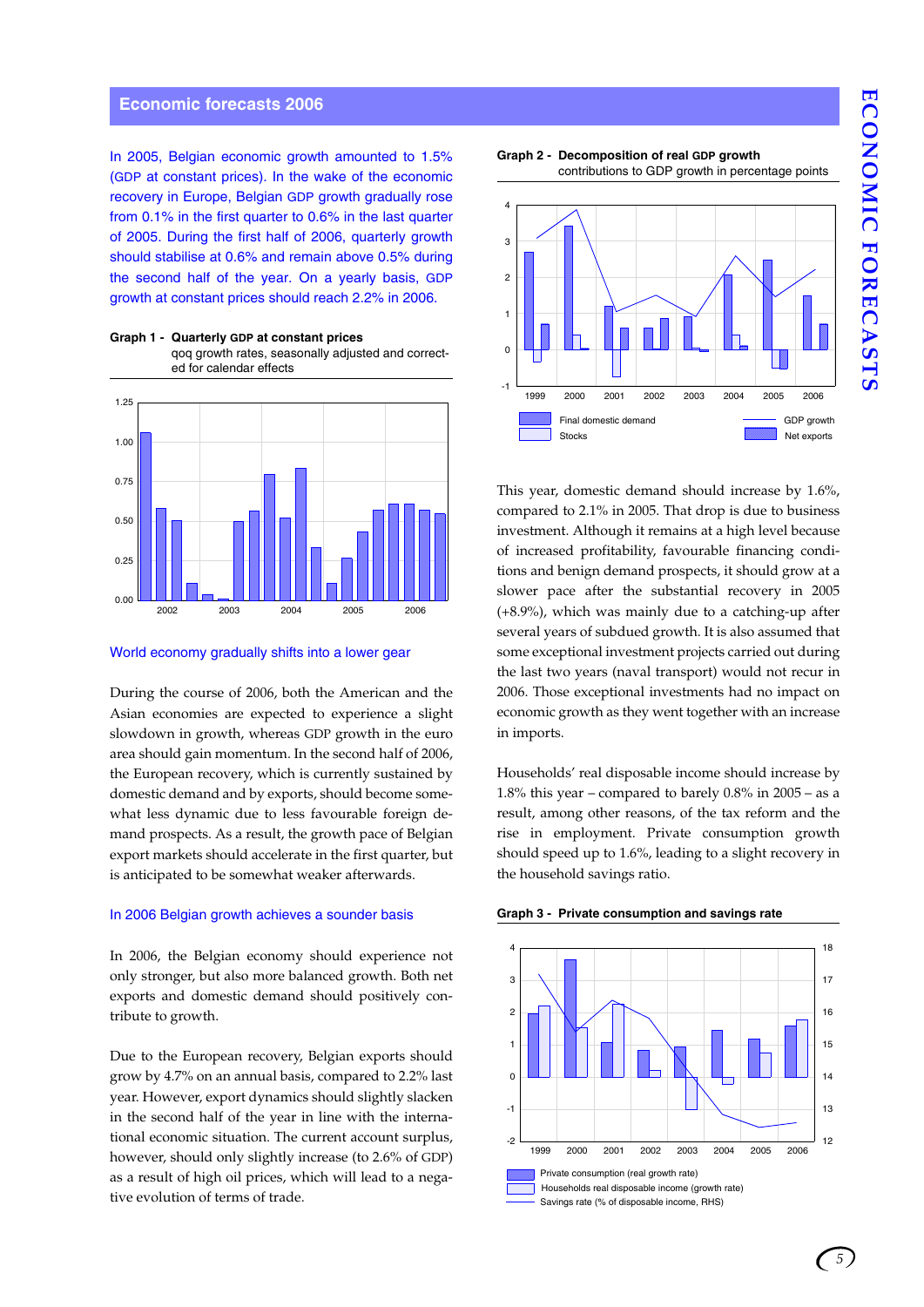(15%) will be determined, amongst other reasons, by local authorities' infrastructure works, which will strongly increase in view of the local elections in October.

#### Net creation of 41,000 jobs leads to a fall in the unemployment rate

In 2006, growth of public investment at constant prices<br>
(15%) will be determined, amongst other reasons, by lo-<br>
cal authorities' infrastructure works, which will strong-<br>
ly increase in view of the local elections in Oct In 2005, the number of jobs increased by an annual average of 39,000 units. This increase in employment was just enough to compensate for the growth of the labour force, thus stabilising the number of unemployed people.





This year, quarterly employment growth should accelerate, which should give rise to an annual average creation of 41,000 jobs. As a result, the employment rate should slightly increase from 61.9% in 2005 to 62.2% in 2006. The number of jobs is growing faster than the labour force, which should slightly reduce the unemployment rate (broad administrative definition) from 14.3% last year to 14.1% in 2006. The 'harmonised' unemployment rate (Eurostat definition) should decline from 8.4% last year to 8.3% in 2006.

#### Inflation falls to 1.8%

In 2006, headline inflation, as measured by the national consumer price index, should amount to 1.8%, compared to 2.8% in 2005. The decline in inflation is mainly the result of a limited rise in unit wage costs, a quasi-stabilisation of oil prices in the course of the year and the introduction of a new price index. Since January 2006, inflation has been measured by means of a new basket of products, which was composed on the basis of the Household Budget Survey conducted in 2004. Until December 2005, the household consumption pattern registered in 1996 was taken as reference. As the price of some new products in the basket has increased at a much slower pace, or has even gone down, the price increase measured by means of the new index (base year 2004) is lower than that measured by the consumer price index (base year 1996). In 2005, the general index increased much faster than the health index (2.2%) which is not affected by changes in the price of fuel, alcoholic beverages and tobacco products. In 2006, the increases in both indexes should be more in line with each other (1.8% for the national consumer price index and 1.7% for the health index) as oil prices should almost stabilise in the course of the year.





The pivotal index for the public sector was crossed in July 2005. According to our monthly forecasts for the health index, the pivotal index (currently standing at 104.14) should be exceeded in November 2006. As a result, social benefits and public wages should be adjusted by 2% to the higher cost of living in December 2006 and January 2007 respectively.

*"Economische begroting 2006 - Budget économique 2006", INR/ICN, February 2006.*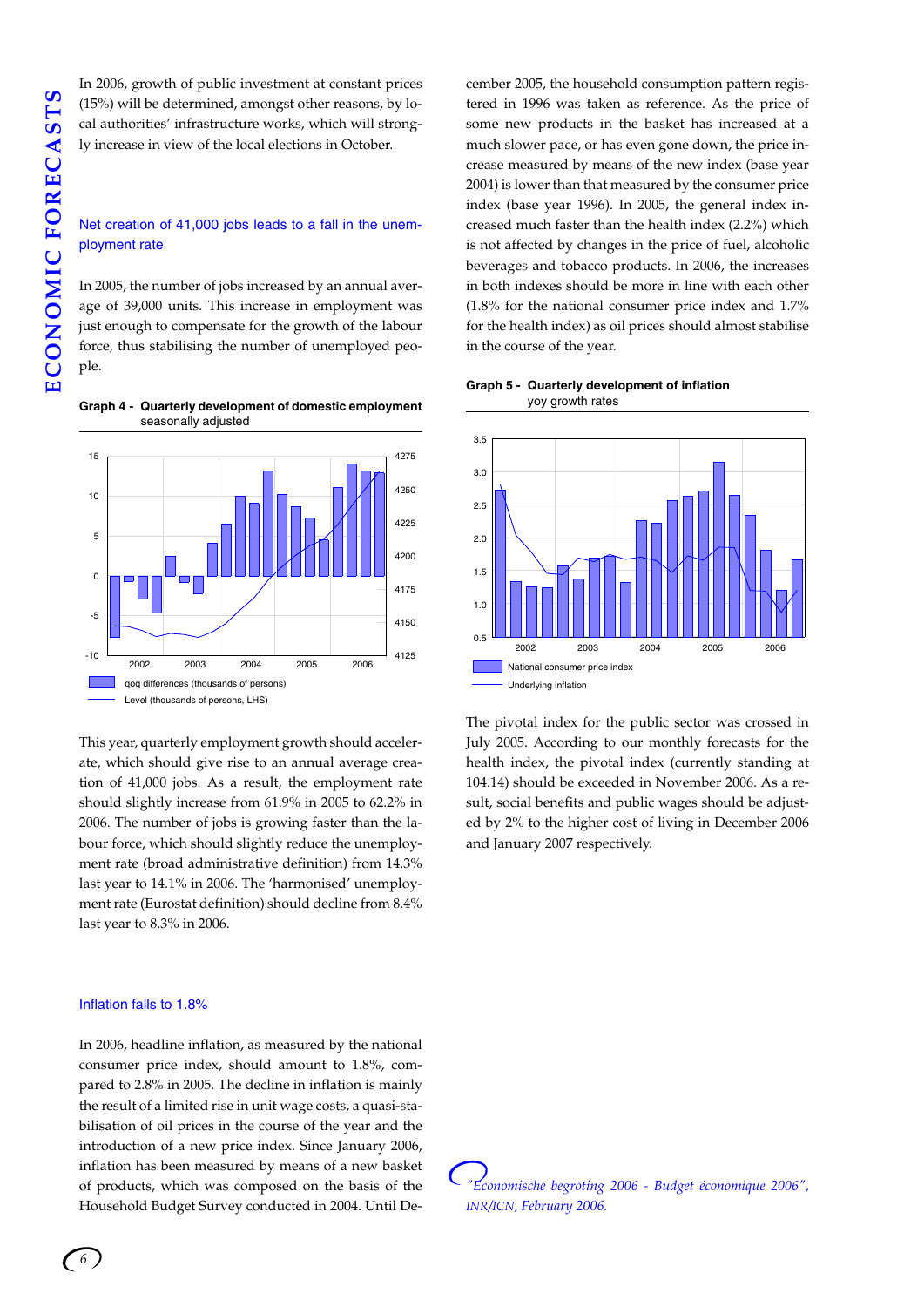#### **Economic forecasts for Belgium by the Federal Planning Bureau**

|                     | Changes in volume (unless otherwise specified) (cut-off date of forecasts: 24 February 2006) |      |               |      |                |  |  |  |  |  |  |  |  |
|---------------------|----------------------------------------------------------------------------------------------|------|---------------|------|----------------|--|--|--|--|--|--|--|--|
|                     |                                                                                              | 2003 | 2004          | 2005 | 2006           |  |  |  |  |  |  |  |  |
| Private consumption |                                                                                              | 0.9  |               |      | 1.6.           |  |  |  |  |  |  |  |  |
|                     |                                                                                              |      | $\sim$ $\sim$ |      | $\overline{1}$ |  |  |  |  |  |  |  |  |

| Public consumption                                            | 2.5    | 2.0    | 1.1    | 1.8    |
|---------------------------------------------------------------|--------|--------|--------|--------|
| Gross fixed capital formation                                 | $-0.7$ | 4.2    | 8.0    | 1.3    |
| Final national demand                                         | 1.0    | 2.6    | 2.1    | 1.6    |
| Exports of goods and services                                 | 2.9    | 6.2    | 2.2    | 4.7    |
| Imports of goods and services                                 | 3.1    | 6.4    | 2.9    | 4.1    |
| Net-exports (contribution to growth)                          | $-0.1$ | 0.1    | $-0.5$ | 0.7    |
| <b>Gross Domestic Product</b>                                 | 0.9    | 2.6    | 1.5    | 2.2    |
| p.m. Gross Domestic Product - in current prices (bn euro)     | 274.58 | 288.09 | 298.46 | 310.74 |
| National consumer price index                                 | 1.6    | 2.1    | 2.8    | 1.8    |
| Consumer prices: health index                                 | 1.5    | 1.6    | 2.2    | 1.7    |
| Real disposable income households                             | $-1.0$ | $-0.2$ | 0.8    | 1.8    |
| Household savings ratio (as % of disposable income)           | 14.3   | 12.8   | 12.4   | 12.6   |
| Domestic employment (change in '000, yearly average)          | $-3.3$ | 23.7   | 38.6   | 41.1   |
| Unemployment (Eurostat standardised rate, yearly average) [1] | 8.2    | 8.4    | 8.4    | 8.3    |
| Current account balance (BoP definition, as % of GDP)         | 4.1    | 3.3    | 2.4    | 2.6    |
| Short term interbank interest rate (3 m.)                     | 2.3    | 2.1    | 2.2    | 2.9    |
| Long term interest rate (10 y.)                               | 4.1    | 4.1    | 3.4    | 3.6    |

[1] Other unemployment definitions can be found on page 14

#### **Economic forecasts for Belgium by different institutions**

|                                       | GDP-growth |                |      | Inflation    | Government balance |           | Date of update |  |
|---------------------------------------|------------|----------------|------|--------------|--------------------|-----------|----------------|--|
|                                       | 2005       | 2006           | 2005 | 2006         | 2005               | 2006      |                |  |
| <b>Federal Planning Bureau</b>        | 1.5        | 2.2            | 2.8  | 1.8          |                    |           | 02/06          |  |
| <b>INR/ICN</b>                        | 1.5        | 2.2            | 2.8  | 1.8          |                    | $\cdot$   | 02/06          |  |
| National Bank of Belgium              | 1.5        | $\blacksquare$ | 2.8  | $\mathbf{r}$ | 0.0                | $\bullet$ | 02/06          |  |
| European Commission                   | 1.4        | 2.1            | 2.7  | 2.6          | 0.0                | $-0.3$    | 11/05          |  |
| <b>OECD</b>                           | 1.4        | 2.0            | 2.6  | 2.4          | 0.0                | $-0.4$    | 11/05          |  |
| <b>IMF</b>                            | 1.5        | 2.1            | 2.5  | 2.4          | 0.0                | $-0.4$    | 02/06          |  |
| <b>ING</b>                            | 1.5        | 2.4            | 2.8  | 2.0          | 0.0                | $-0.2$    | 03/06          |  |
| <b>Fortis Bank</b>                    | 1.5        | 2.3            | 2.4  | 2.2          | 0.0                | 0.0       | 03/06          |  |
| Dexia                                 | 1.4        | 2.3            | 2.8  | 1.9          | 0.0                | $-0.4$    | 03/06          |  |
| <b>KBC Bank</b>                       | 1.5        | 2.1            | 2.8  | 2.1          | 0.0                | 0.0       | 03/06          |  |
| Morgan Stanley                        | 1.4        | 2.1            | 2.8  | 1.9          | 0.0                | $-0.2$    | 03/06          |  |
| Petercam                              | 1.5        | 2.25           | 2.5  | 1.75         | $-0.25$            | $-0.9$    | 03/06          |  |
| <b>IRES</b>                           | 1.5        | 2.5            | 2.8  | 2.1          | 0.0                | $-0.5$    | 01/06          |  |
| Consensus Belgian Prime News          | 1.4        | 2.1            | 2.5  | 2.1          | $-0.1$             | $-0.4$    | 01/06          |  |
| <b>Consensus Economics</b>            | 1.5        | 2.1            | 2.4  | 2.2          | $\cdot$            | ٠         | 02/06          |  |
| <b>Consensus The Economist</b>        | 1.4        | 2.1            | 2.7  | 2.2          |                    |           | 03/06          |  |
| <b>Consensus Wirtschaftsinstitute</b> | 1.4        | 2.1            | 2.7  | 2.2          |                    | $\cdot$   | 10/05          |  |
| Averages                              |            |                |      |              |                    |           |                |  |
| All institutions                      | 1.5        | 2.2            | 2.7  | 2.1          | $-0.1$             | $-0.3$    |                |  |
| International public institutions     | 1.4        | 2.1            | 2.6  | 2.5          | 0.0                | $-0.4$    |                |  |
| <b>Credit institutions</b>            | 1.5        | 2.2            | 2.7  | 2.0          | $-0.1$             | $-0.3$    |                |  |

Collaborating institutions for The Economist: ABN Amro, Deutsche Bank, Economist Intelligence Unit, Goldman Sachs, HSBC Securities, KBC Bank, J.P. Morgan Chase, Morgan Stanley, Decision Economics, BNP Paribas, Royal Bank of Canada, Citigroup, Scotiabank, UBS.

Wirtschaftforshungsinstitute: DIW (Berlin), Ifo (München), HWWA (Hamburg), IfW (Kiel), IWH (Halle), RWI (Essen)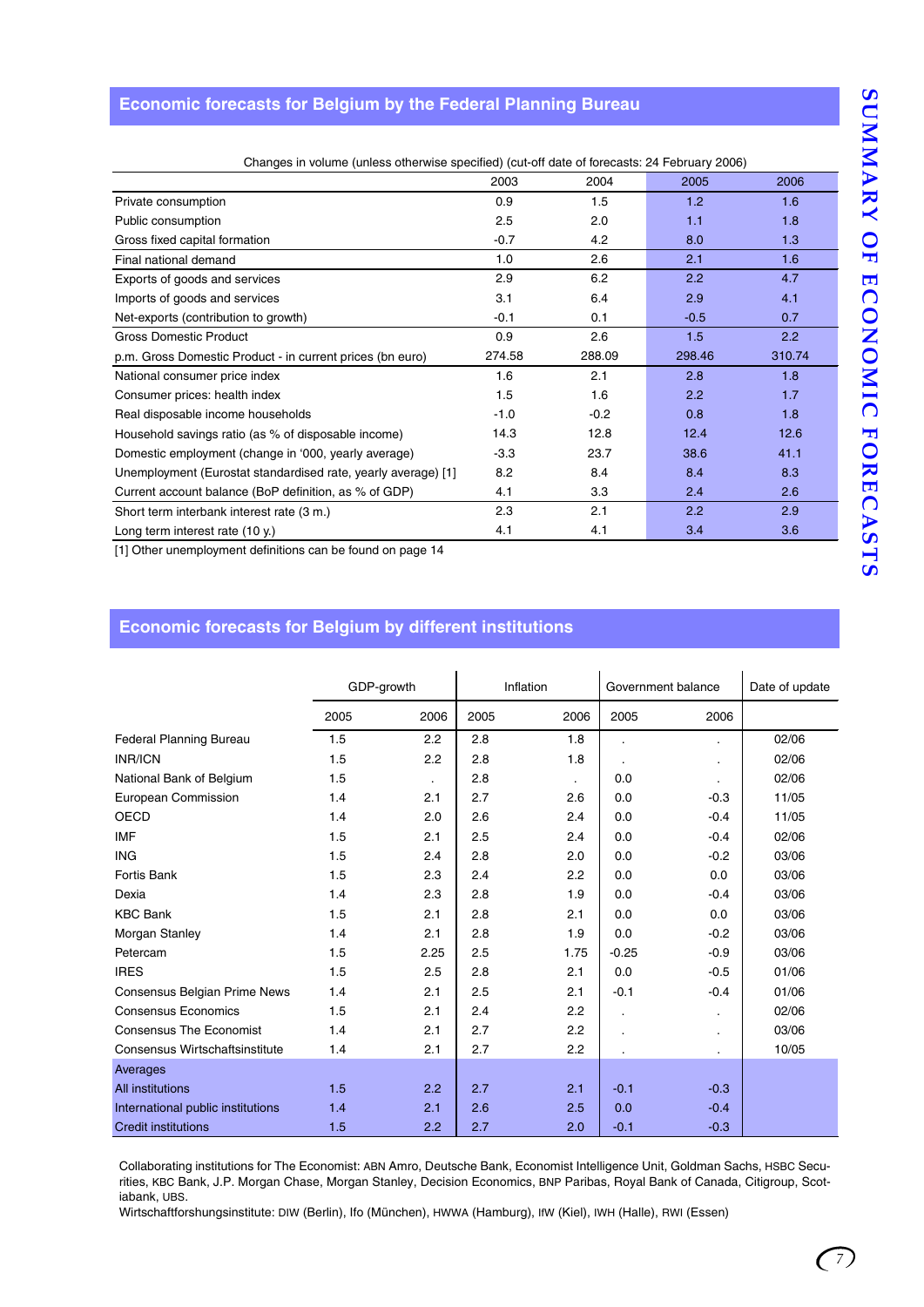#### **General economic activity**

#### **Table 1 - GDP growth rates, in % [1]**

|                      |      |      |        |        | YoY growth rates, in % |               |        | QoQ growth rates, in % |        |        |        |        |  |
|----------------------|------|------|--------|--------|------------------------|---------------|--------|------------------------|--------|--------|--------|--------|--|
|                      | 2004 | 2005 | 2004Q4 | 2005Q1 | 2005Q2                 | <b>2005Q3</b> | 2005Q4 | 2004Q4                 | 2005Q1 | 2005Q2 | 2005Q3 | 2005Q4 |  |
| Germany              | 1.1  | 1.1  | 0.5    | 0.6    | 0.8                    | 1.5           | 1.6    | $-0.1$                 | 0.6    | 0.3    | 0.6    | 0.0    |  |
| France               | 2.1  | 1.4  | 2.0    | 1.7    | 1.0                    | 1.7           | 1.2    | 0.7                    | 0.3    | 0.0    | 0.7    | 0.2    |  |
| Netherlands          | 1.7  | 0.9  | 1.6    | $-0.1$ | 0.8                    | 1.0           | 2.1    | $-0.1$                 | $-0.8$ | 1.2    | 0.7    | 1.0    |  |
| Belgium              | 2.4  | 1.5  | 2.5    | 1.8    | 1.6                    | 1.1           | 1.5    | 0.3                    | 0.1    | 0.3    | 0.4    | 0.6    |  |
| Euro area            | 1.8  | 1.4  | 1.6    | 1.2    | 1.2                    | 1.6           | 1.7    | 0.2                    | 0.3    | 0.4    | 0.7    | 0.3    |  |
| <b>United States</b> | 4.2  | 3.5  | 3.8    | 3.6    | 3.6                    | 3.6           | 3.2    | 0.8                    | 0.9    | 0.8    | 1.0    | 0.4    |  |
| Japan                | 2.3  | 2.7  | 0.5    | 1.1    | 2.7                    | 2.8           | 4.3    | $-0.2$                 | 1.3    | 1.4    | 0.2    | 1.3    |  |

*[1] Adjusted for seasonal and calendar effects* e: INR/ICN, National sources, Eurostat

#### **Graph 1 - GDP-growth (t/t-4), in %**



**Graph 2 - GDP business cycle** 







In the US, qoq GDP growth fell from an average of 0.9% in the first three quarters to 0.4% in 2005Q4, on the back of a slowdown in domestic demand. The low quarterly reading in 2005Q4 is probably influenced by hurricane Katrina and could be temporary. Although indicators point to a rebound in 2006Q1, economic growth will nevertheless decelerate somewhat in the course of 2006 as interest rate increases and a slowdown in the housing market will dampen consumer expenditure growth.

After a strong 2005H1 and a temporary slowdown in 2005Q3, the Japanese economy recorded a qoq growth rate of 1.3% in 2005Q4. Despite the negative carry-over from 2004, average annual growth still reached 2.7% in 2005. The current economic recovery appears to be more sustainable than previous ones as it is not merely driven by exports, but also by domestic demand. A decline in the unemployment rate, rising wages, strong business and consumer confidence and a return to positive inflation rates are boding well for the future.

Economic growth in the euro zone accelerated markedly in 2005Q3 (0.7% qoq), but slowed down again unexpectedly in 2005Q4 (0.3%). Private consumption remained the weak spot in 2005, while investment growth picked up in the second half of the year. Strong business confidence readings, an expected acceleration of employment growth and a deceleration of inflation should allow for an acceleration of GDP growth in 2006 (1.9% versus 1.4% in 2005).

In Belgium, economic activity in 2005Q4 (+0.6%) was stronger than the average growth of its main trading partners, due to stagnation in Germany and weak economic growth in France (+0.2%). The Dutch GDP surged by 1% qoq in 2005Q4. The FPB leading indicator has declined for most of 2005, but seems to bottom out in 2006Q2, which should allow for stronger GDP growth in 2006 (2.2%) than for last year (1.5%).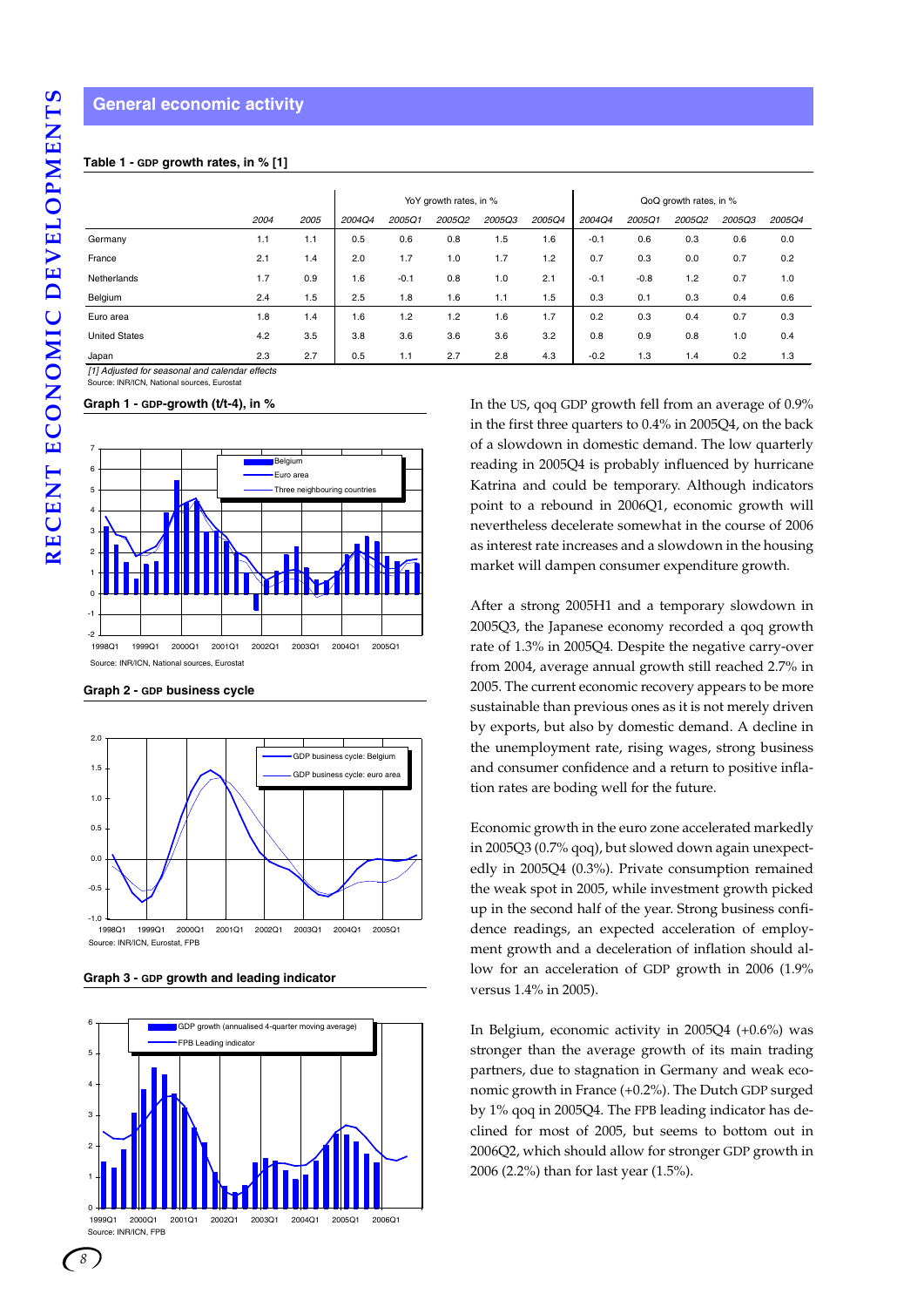

**Graph 5 - Business cycle: sectoral evolution**



**Graph 6 - Manufacturing industry: order books**



**Graph 7 - Industrial confidence: international comparison**



Between mid-2004 and mid-2005, business confidence (shown as the overall synthetic indicator in graph 4) deteriorated considerably due to a surge in oil prices, the appreciation of the euro, weaker world trade growth and a slowdown of the European economy. In 2005Q3 the indicator rose marginally, but the real improvement came in the fourth quarter. In the first two months of 2006 business confidence continued to improve and is now at its highest level since 2000 (apart from July 2004). This implies that the Belgian business climate is currently very optimistic, which points to strong economic growth in the first half of 2006.

The recovery in business confidence over the last half year was broadly-based as all four sectors covered by the NBB business survey (manufacturing, construction, trade and business-related services) improved. The biggest change in sentiment, however, was seen in the manufacturing sector. This improvement is the result of an acceleration of world trade growth, stronger economic growth in Belgium's main export destinations (i.e. our neighbouring countries) and a considerable depreciation of the euro . The euro had already started to slide in early 2005, but generally affects exports with a lag of several quarters.

The rise in *manufacturing* sentiment was particularly the result of a surge in foreign orders (see graph 6). Domestic order books also rose in the same period, but to a lesser extent.

The improvement of the indicator for the *trade sector* was more modest than for the manufacturing sector as the improvement seen in the foreign orders component was partially counterbalanced by a deterioration in domestic orders.

The indicator for the *building industry* has gradually improved, helped by continuing low mortgage rates. In the subcomponents especially the expectations for future demand and employment have turned around. However, the possibility of further gains seems to be limited as rising interest rates should curb activity in this sector somewhat.

The indicator for the *business-related services sector* (not taken into account in determining the synthetic indicator) rose in 2005Q4, but fell back slightly in 2006Q1, due to a weakening of employment prospects. On the whole, expectations for future activity have improved over the last months

While six months ago, industrial confidence in Belgium was lagging behind that for the euro zone, it has now caught up with the European cycle. The rise in business confidence in the euro area was driven by a surge of the German IFO-indicator, which is now at its highest level since the post-unification boom in 1991.

*9*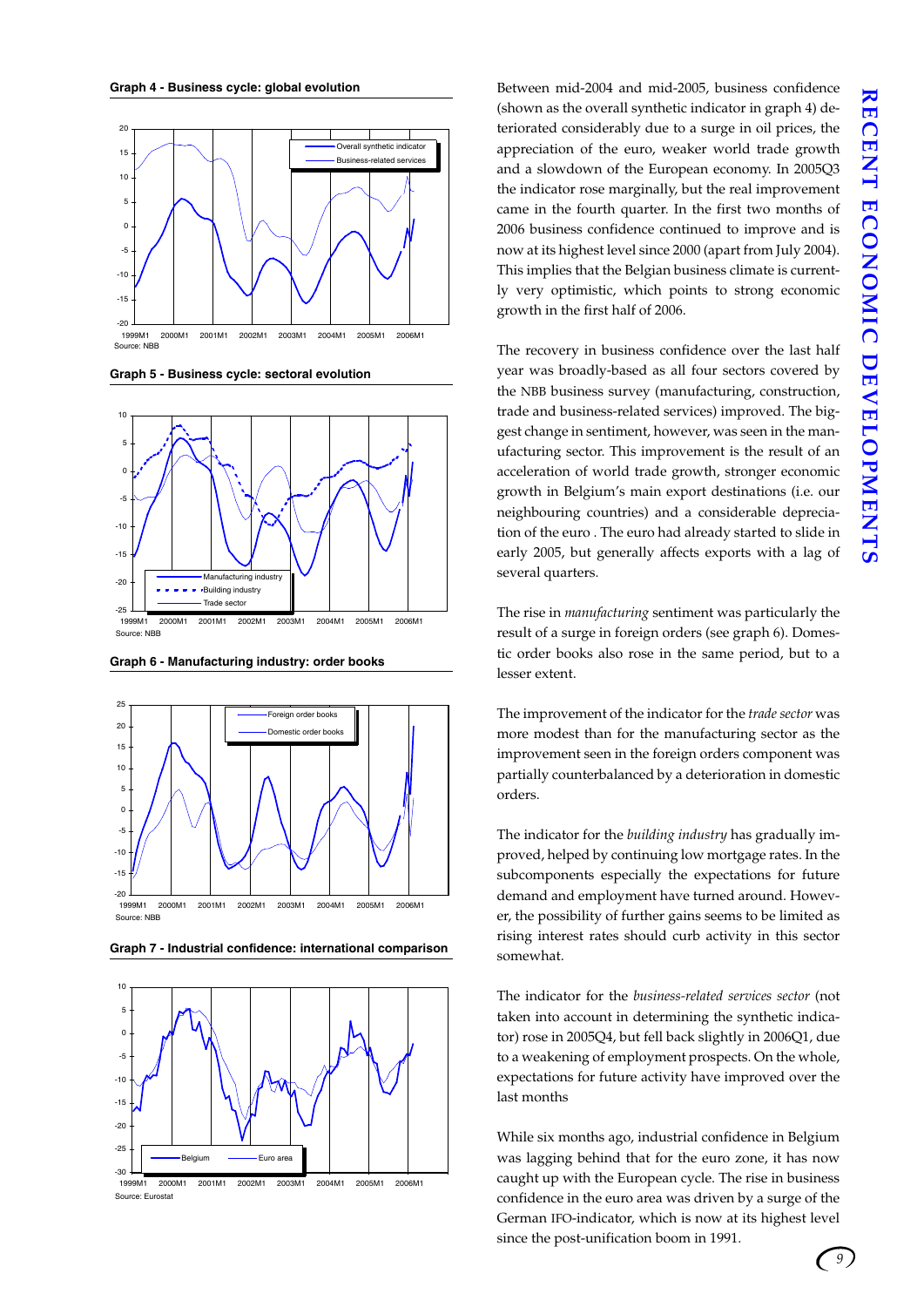#### **Table 2 - Private consumption indicators**

|                                   | 2004   | <i>2005</i> | 2005Q1 | 2005Q2 | 2005Q3  | 2005Q4 | 2005M9  | 2005M10 | 2005M1 | 2005M12 | 2006M1 | <i>2006M2</i> |
|-----------------------------------|--------|-------------|--------|--------|---------|--------|---------|---------|--------|---------|--------|---------------|
| New car registrations [1]         | 57     | $\cdot 1.0$ | $-6.1$ | 2.1    | 6.9     | $-4.4$ | 5.3     | $-5.5$  | 5.9    | $-16.6$ | 14.1   | 20.8          |
| Consumer confidence indicator [2] | $-3.3$ | $-7.6$      | $-3.2$ | $-8.7$ | $-11.8$ | $-6.8$ | $-14.1$ | $-6.2$  | $-8.6$ | $-5.5$  | $-3.5$ | $-5.0$        |

*[1] Change (%) compared to same period previous year; [2] Qualitative data* Source: European Commission, Febiac, FPB

**Graph 8 - Private consumption cycle**



**Graph 9 - Private consumption growth and leading indicator**



**Graph 10 - Consumer confidence: international comparison**



Since 2003, the private consumption cycle in Belgium as well as in the euro area has been rather stable, which implies that private consumption growth in both areas has been in line with its trend growth rate.

The profile of the annualised 4-quarter moving average growth rates (graph 9) also shows that the volatility of Belgian private consumption growth has been very limited over the last few years. This smoothed profile hides, however, a more pronounced evolution of qoq growth rates. In fact, quarterly consumption growth has gradually declined from 0.6% in the beginning of 2004 to zero growth in the last quarter. In 2005, private consumption picked up again and registered an average growth of 0.4% per quarter. Although the increase in the fourth quarter is expected to be in line with this average, annual growth in 2005 should only amount to 1.2% due to the unfavourable quarterly growth profile in 2004.

Since 2002, private consumption has increased faster than real disposable income, which caused a decline in the saving rate from 16.4% in 2001 to 12.4% in 2005. Real disposable income declined in 2003 and 2004, and increased surprisingly slowly in 2005 in view of the significant pick-up in employment. This was mainly the consequence of the discrepancy between the evolution of the general price level and that of the health index, which is used for the indexation of wages and social benefits and is less affected by oil price changes.

The private consumption indicators summarised in the FPB leading indicator, point to an acceleration of growth in 2006. After a deceleration during the first half of 2005, the consumer confidence indicator and indicators for the trade sector coming from the monthly NBB business cycle survey have been on an upward path since October last year. After a limited decrease in 2005, car sales should be stimulated again by the biannual motor show held in Brussels in January. Moreover, disposable income should benefit this year from the last phase of the fiscal reform and a significant increase in employment.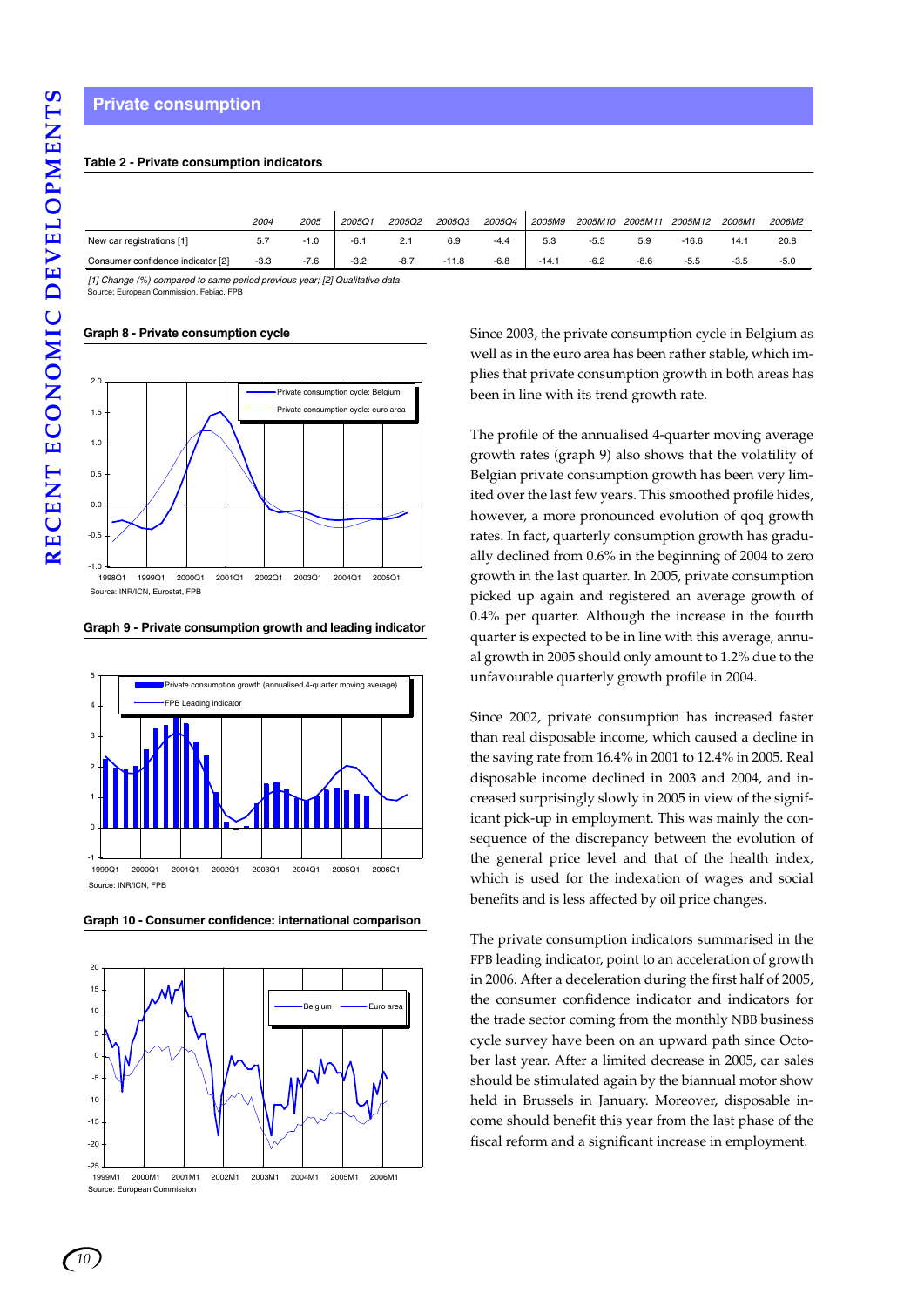#### **Table 3 - Business investment indicators**

|                                      | 2004    | 2005   | 2006 | 2005Q1  | 2005Q2  | <b>2005Q3</b> | <b>2005Q4</b> | 2005M10 | 2005M11 | 2005M12 | 2006M1 | 2006M2 |
|--------------------------------------|---------|--------|------|---------|---------|---------------|---------------|---------|---------|---------|--------|--------|
| Business survey, capital goods [2]   |         |        |      |         |         |               |               |         |         |         |        |        |
| Synthetic indicator                  | $-2.6$  | $-2.9$ |      | $-6.1$  | $-5.5$  | $-2.7$        | 2.6           | 0.0     | 3.0     | 4.8     | 7.0    | 8.3    |
| Order book appraisal                 | $-16.3$ | $-7.0$ |      | $-13.0$ | $-12.0$ | $-3.7$        | 0.7           | $-4.0$  | 5.0     | 1.0     | 7.0    | 8.0    |
| Demand forecasts                     | 10.4    | 4.4    |      | 1.3     | 5.0     | 1.0           | 10.3          | 11.0    | 11.0    | 9.0     | 17.0   | 11.0   |
| Investment survey [1]                | $-9.9$  | $-6.7$ | 21.6 |         |         |               |               |         |         |         |        |        |
| Capacity utilisation rate (s.a.) (%) | 80.7    | 79.4   |      | 79.2    | 78.2    | 79.1          | 80.5          |         |         |         |        |        |

*[1] Change (%) compared to same period previous year; [2] Qualitative data* Source: NBB, FPB

#### **Graph 11 - Business investment cycle**



**Graph 12 - Business investment growth and leading indicator**



**Graph 13 - Capacity utilisation in manufacturing industry**



Source: NBB, FPB

Over the last three years, the evolutions of the Belgian and the euro area investment cycles have been quite different. In the euro area, the investment cycle reached a trough by the beginning of 2003, followed by two years in which the investment cycle gained very little momentum. Euro area investment growth only accelerated substantially in the course of 2005. The Belgian business investment cycle still registered massive losses in the course of 2003 and reached a trough by the end of that year. This downturn was followed by a spectacular upturn, which brought Belgian business investment from 5% below to 3% above its trend level in only six quarters.

The explicit profile of the Belgian business investment cycle is also seen in the yearly growth rates. After a strong increase in 2000 and 2001 (4.7% per year on average), business investment growth became negative during the next two years (-2.7% per year on average). Despite benign financing conditions, an increase in the capacity utilisation rate and an improvement in demand prospects since the second half of 2003, the increase of 3.1% in 2004 was only registered because of exceptional purchases of sea vessels by some maritime companies. While business investment was clearly below the FPB leading indicator in 2004, it has been far above the indicator since the beginning of 2005. This indicates that many firms probably postponed investment projects between 2003Q3 and 2004Q4 and only carried them out during the first half of 2005. The negative growth rate in 2005 from the NBB investment survey, which is only held in the manufacturing sector, suggests that the investment boom mainly occurred in the services sector.

The rise in the capacity utilisation rate and the improvement of the indicators for the capital goods sector coming from the NBB business survey indicate that business investment growth should remain quite strong in 2006. Yearly growth will however be influenced downwards as the exceptional investment expenditure in the maritime transport sector during 2004 and 2005 will not be repeated this year.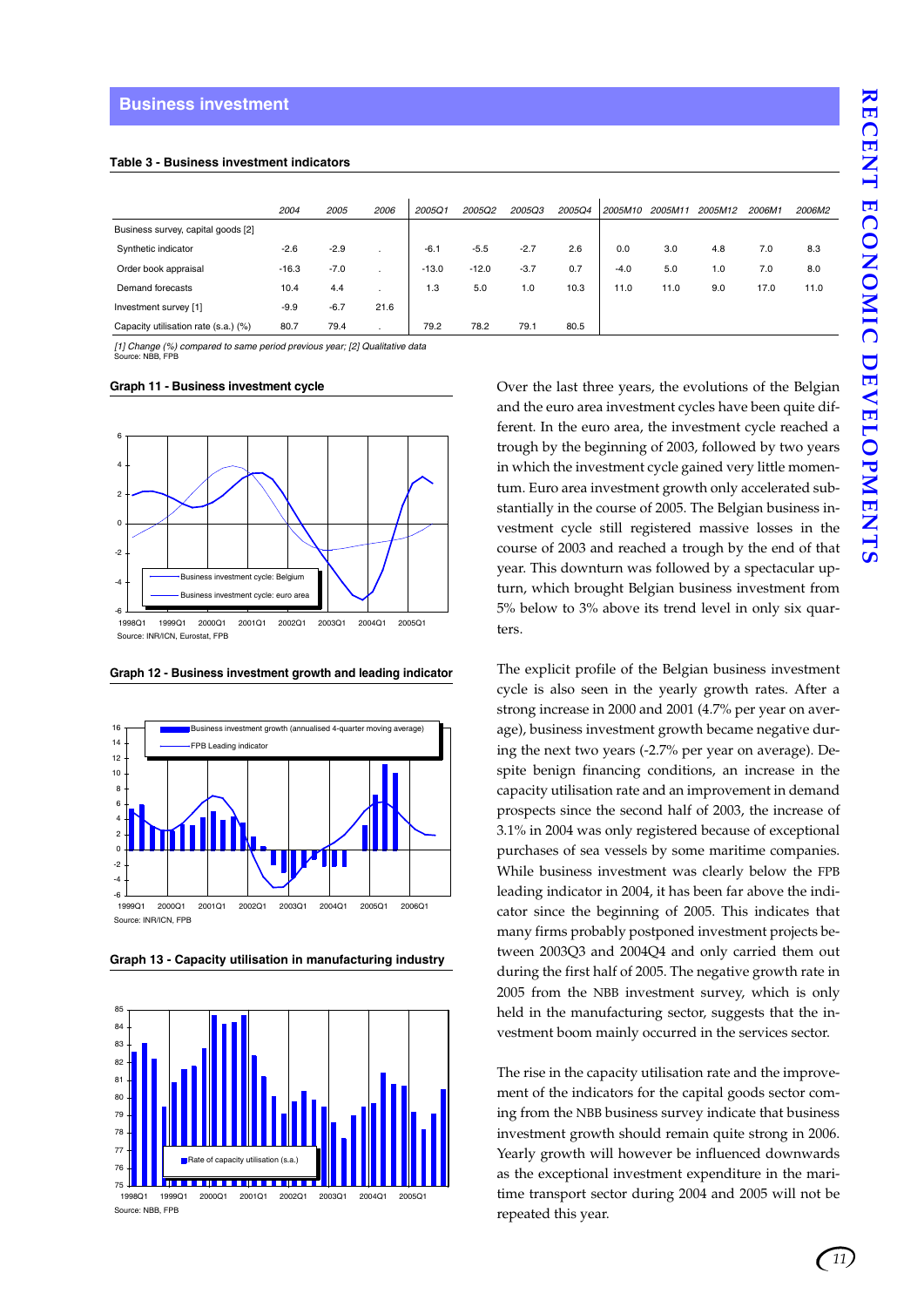#### **Housing investment**



**Graph 14 - Housing investment growth and leading indicator**

**Graph 15 - Mortgage rate (%)**



#### **Stock building**



Source: INR/ICN, NBE

After two years of negative growth, housing investment accelerated strongly in 2003 and 2004, recording growth rates of 3.8% and 9% respectively. The impressive increase in 2004 was caused by high qoq growth rates during the first half of the year. In the second half of 2004, qoq growth returned to rates that were in line with the long run average. In the course of last year, qoq housing investment growth remained around 0.6%, which should result in an increase of 3% for the year as a whole.

The FPB leading indicator points to a stabilisation of housing investment growth in 2006. In fact, indicators from the survey of architects (which have a lead of around one year) improved markedly throughout 2004, stagnated in the first half of 2005 and improved again by the end of the year. The indicator for the building industry coming from the monthly NBB survey stabilised at a rather high level during the last few quarters, which also indicates that housing investment growth in 2006 will be in line with the performance seen last year.

The mortgage rate fell during the first three quarters of last year, but seemed to bottom out during the last quarter of 2005. Interest rates have been on an upward path since the beginning of 2006, which implies that mortgage rates probably reached a trough by the turn of the year and will become less supportive to housing investment in the next few quarters.

**Graph 16 - Stock building indicators** Recent developments in the assessment of the level of stocks went hand in hand with the business cycle stance. Due to the deceleration in GDP growth between 2004Q4 and 2005Q2 (average qoq growth of 0.2%, compared to 0.7% during the first three quarters of 2004), the number of entrepreneurs marking their level of stocks as 'too high' increased. This evolution was counterbalanced during the second half of 2005 together with a pick-up in economic activity.

> Due to the significant deceleration in stock building in the course of 2005, their contribution to economic growth will be negative over the year as a whole. This development is a correction after the significant build-up of stocks in 2004, which was probably unintentional to a certain extent. This year, stocks are expected to be neutral for economic growth.

*12*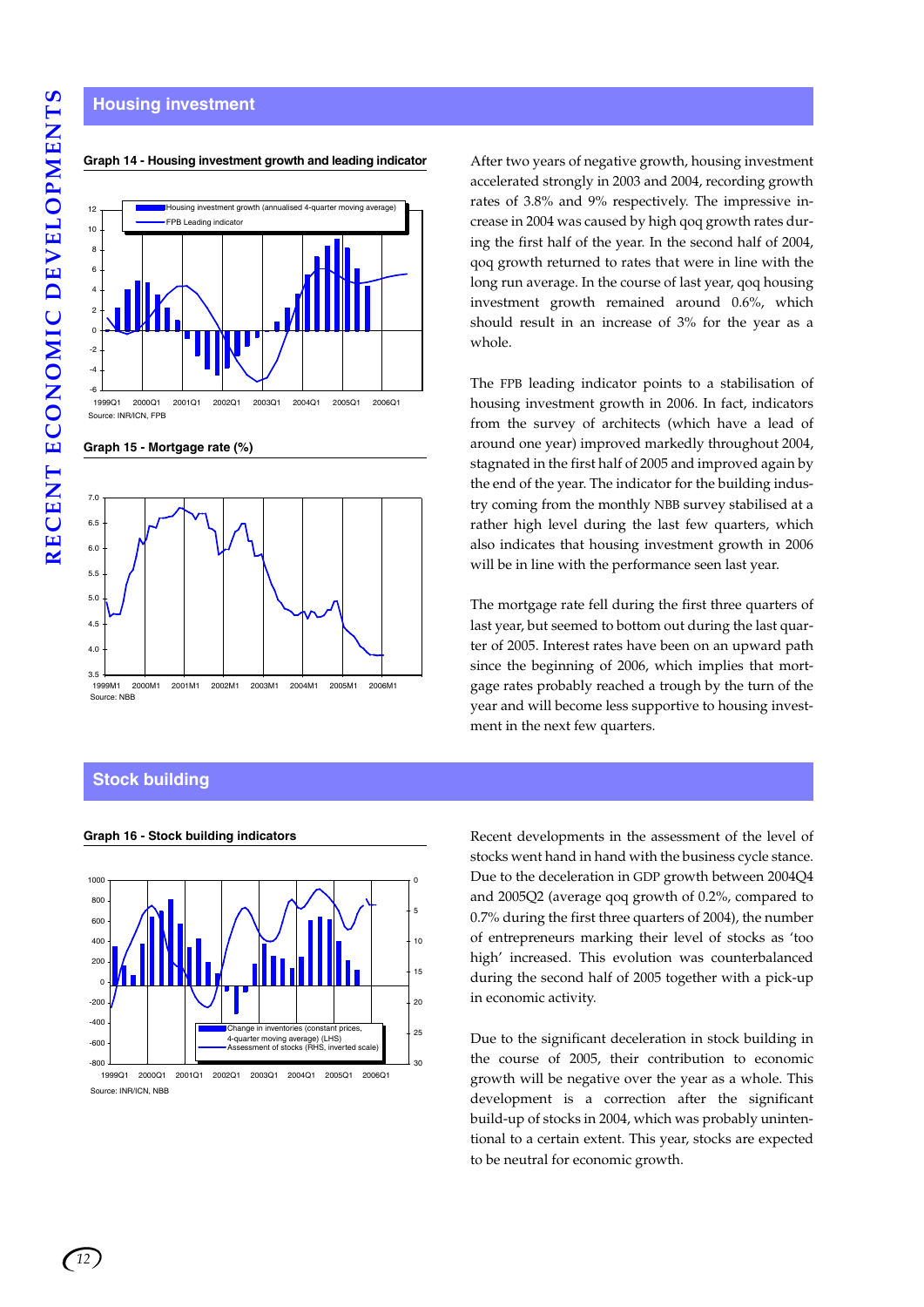|                      | 2003   | 2004 | 2004Q4 | 2005Q1 | 2005Q2 | 2005Q3 | 2005M6 | 2005M7 | 2005M8 | 2005M9 | 2005M10 | 2005M11 |
|----------------------|--------|------|--------|--------|--------|--------|--------|--------|--------|--------|---------|---------|
| Exports - value [1]  | 1.2    | 8.9  | 11.7   | 9.3    | 10.2   | 8.1    | 7.5    | 3.3    | 12.2   | 9.1    | $-0.6$  | 11.3    |
| Imports - value [1]  | 1.5    | 10.5 | 12.5   | 11.4   | 12.2   | 11.5   | 8.2    | 8.4    | 12.8   | 13.1   | 6.2     | 20.1    |
| Exports - volume [1] | 3.4    | 6.6  | 6.5    | 2.1    | 4.0    | 1.5    | 1.6    | $-2.2$ | 5.1    | 2.1    | $-6.4$  | 3.3     |
| Imports - volume [1] | 4.1    | 7.0  | 5.2    | 3.5    | 5.7    | 3.6    | 0.5    | 1.0    | 5.3    | 4.5    | $-2.2$  | 12.6    |
| Exports - price [1]  | $-2.0$ | 2.1  | 4.9    | 7.1    | 5.9    | 6.4    | 5.9    | 5.7    | 6.7    | 6.8    | 6.3     | 7.8     |
| Imports - price [1]  | $-2.4$ | 3.2  | 6.8    | 7.5    | 6.1    | 7.5    | 7.6    | 7.3    | 7.2    | 8.1    | 8.6     | 6.6     |

**Table 4 - Belgium - Trade statistics (goods, intra/extrastat, national concept)**

*[1] Change (%) compared to same period previous year* Source: INR/ICN, FPB

#### **Graph 17 - Export cycle**



**Graph 18 - Export growth and leading indicator**



**Graph 19 - Belgian foreign balances (4 quarters cumul,% of GDP)**



Source: **INR/ICN, NBB, FPB** 1998Q1 1999Q1 2000Q1 2001Q1 2002Q1 2003Q1 2004Q1 2005Q1

Because of negative quarterly growth rates in the first and the second quarter of 2005, the Belgian export cycle started levelling off. In spite of a surge in exports in 2005Q3, the export cycle continued its decline, but is still in above-trend territory. The European cycle has greatly improved over the last few quarters, due to an excellent export performance in 2005Q2 and 2005Q3, but remains just below its trend.

In the first half of 2005 Belgian export growth fell due to a serious slowdown in world trade and the negative effects on competitiveness from the appreciation of the euro exchange rate (in 2004). As the euro depreciated considerably in the course of 2005, these negative effects began to fade and together with renewed vigour in worldwide economic activity this has allowed a strong recovery of Belgian exports in the second half of 2005. As the Dutch CPB forecasts strong world trade growth in first half of 2006, and as the economic growth of Belgium's main trading partners is expected to accelerate, Belgian export growth should be quite strong in 2006. On an annual basis, export growth is expected to rise from 2.2% in 2005 to 4.7% this year.

This is confirmed by the FPB composite leading indicator, which is also pointing to an acceleration in economic growth in at least the first two quarters of 2006. In the second half of the year, export growth could slow down slightly as the beneficial effects of the euro depreciation in 2005 will start to fade and as quarterly world trade growth should slow down somewhat.

The Belgian current account surplus, expressed as a percentage of GDP, declined for the third consecutive year in 2005 to just 2.4% (following 3.3% in 2004). Terms of trade losses due to oil price increases played a major role in this deterioration, but the composition of our exports (specialisation in semimanufactured products for which competition from emerging countries is strong) and their destination (not very orientated towards the fast-growing Asian economies) are also part of the explanation.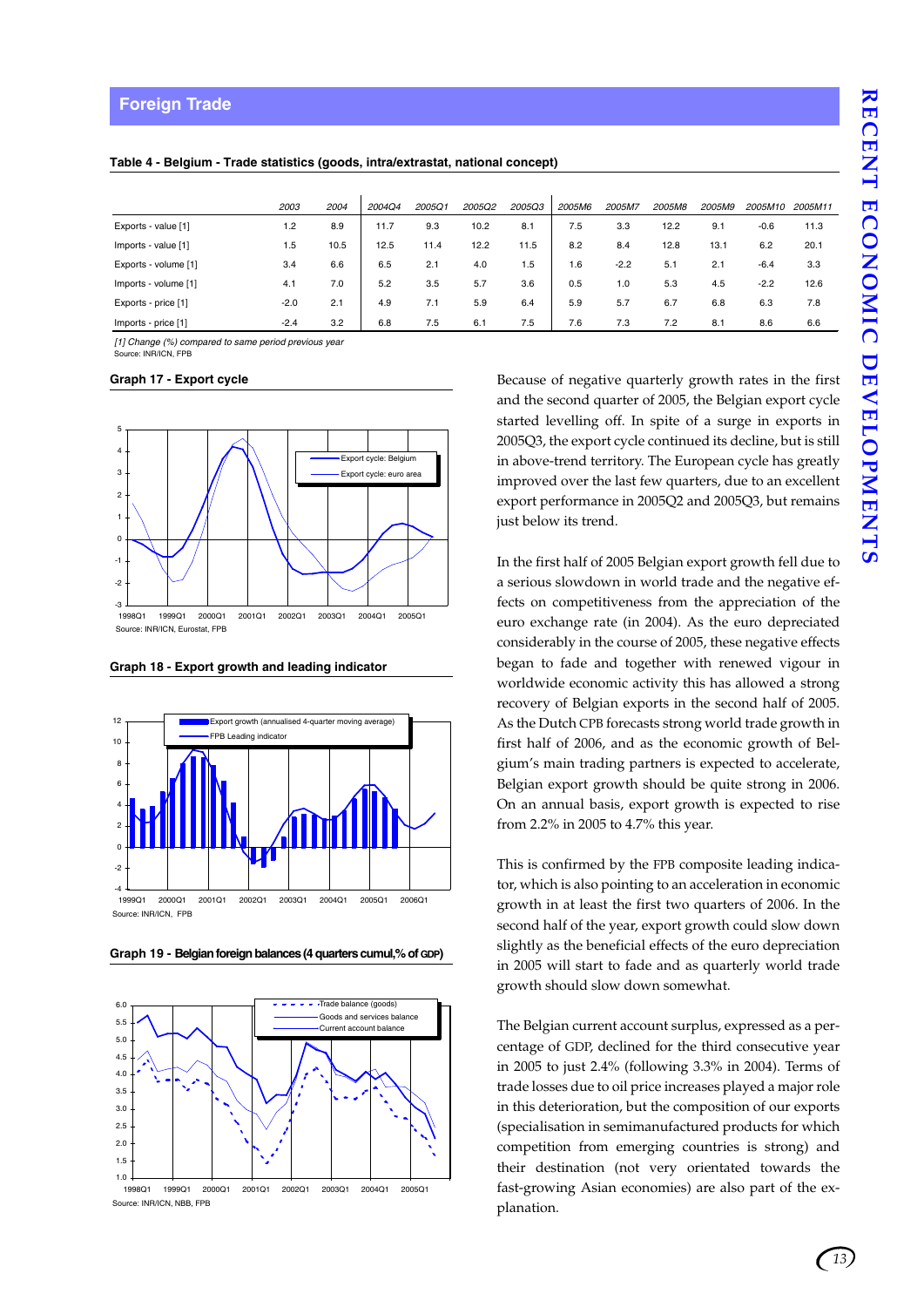#### **Labour market**

#### **Table 5 - Labour market indicators**

|                                   | 2004  | 2005  | 2005Q1 | 2005Q2 | <b>2005Q3</b> | 2005Q4 | 2005M8 | 2005M9 | <i>2005M10</i> | 2005M11 | 2005M12 | 2006M1 |  |
|-----------------------------------|-------|-------|--------|--------|---------------|--------|--------|--------|----------------|---------|---------|--------|--|
| Unemployment [1][2]               | 710.1 | 710.4 | 711.6  | 712.9  | 709.1         | 707.8  | 707.7  | 708.0  | 708.1          | 707.7   | 707.7   |        |  |
| Unemployment rate [2][3]          | 14.4  | 14.3  | 14.4   | 14.4   | 14.3          | 14.2   | 14.2   | 14.2   | 14.2           | 14.2    | 14.2    |        |  |
| Unemployment rate-Eurostat [3][4] | 8.4   | 8.4   | 8.4    | 8.5    | 8.4           | 8.4    | 8.4    | 8.4    | 8.4            | 8.3     | 8.3     | 8.3    |  |

*[1] Level in thousands, s.a.; [2] Broad administrative definition; [3] In % of labour force, s.a. [4] Recent figures are based on administrative data and may be subject to revision*

Source: RVA/ONEM, FPS Employment, Eurostat, FPB



**Graph 20 - Evolution of unemployment (incl. older)**

#### **Graph 21 - Harmonised unemployment rates (% of labour force)**



**Graph 22 - Evolution of domestic employment**



Source: INR/ICN

Quarter-to-quarter growth of value added in the market sector decreased sharply at the outset of last year (from 0.4% in the last quarter of 2004 to -0.3% in the first quarter of 2005). The slowdown in activity was, however, of a very short nature: value added growth recovered in the second quarter to 0.6%, remained at that level during the second half of last year and is expected to increase slightly further in the course of this year.

According to the statistical indicators that are available at this stage (employment figures up to the third quarter of 2005; unemployment figures for all quarters of 2005), this sudden but transitory dip in activity failed to have a substantial negative impact on the evolution of the labour market. Growth in market sector employment decelerated only marginally during the first three quarters of 2005 (consecutive qoq growth figures of 0.36%, 0.32% and 0.27%), and is not expected to have fallen significantly during the fourth quarter, given the rather favourable observed evolution of unemployment.

On a yearly-average basis, market sector employment growth accelerated from only 0.5% in 2004 to an estimated 1.3% in 2005, whereas at the same time growth in value added fell from 2.1% in 2004 to 1.4% in 2005. This sharp decrease in apparent productivity growth may be explained largely by the quarterly dynamics at hand, with the 2005 yearly average figure for employment being boosted substantially by a positive spill-over effect from significant job creation during 2004, and the 2005 yearly average figure for value added fully bearing the consequences of the negative first quarter growth in activity.

It should be noted that quarter-to-quarter growth in total domestic employment has decelerated somewhat further during the last year in view of the government-subsidised transfer of a number of domestic services formerly located in the household sector towards the market sector. As a consequence, yearly average growth in total domestic employment accelerated less than market sector employment, from 0.6% in 2004 to 0.9% in 2005, implying a rise in the employment rate from 61.7% in 2004 to 61.9% in 2005.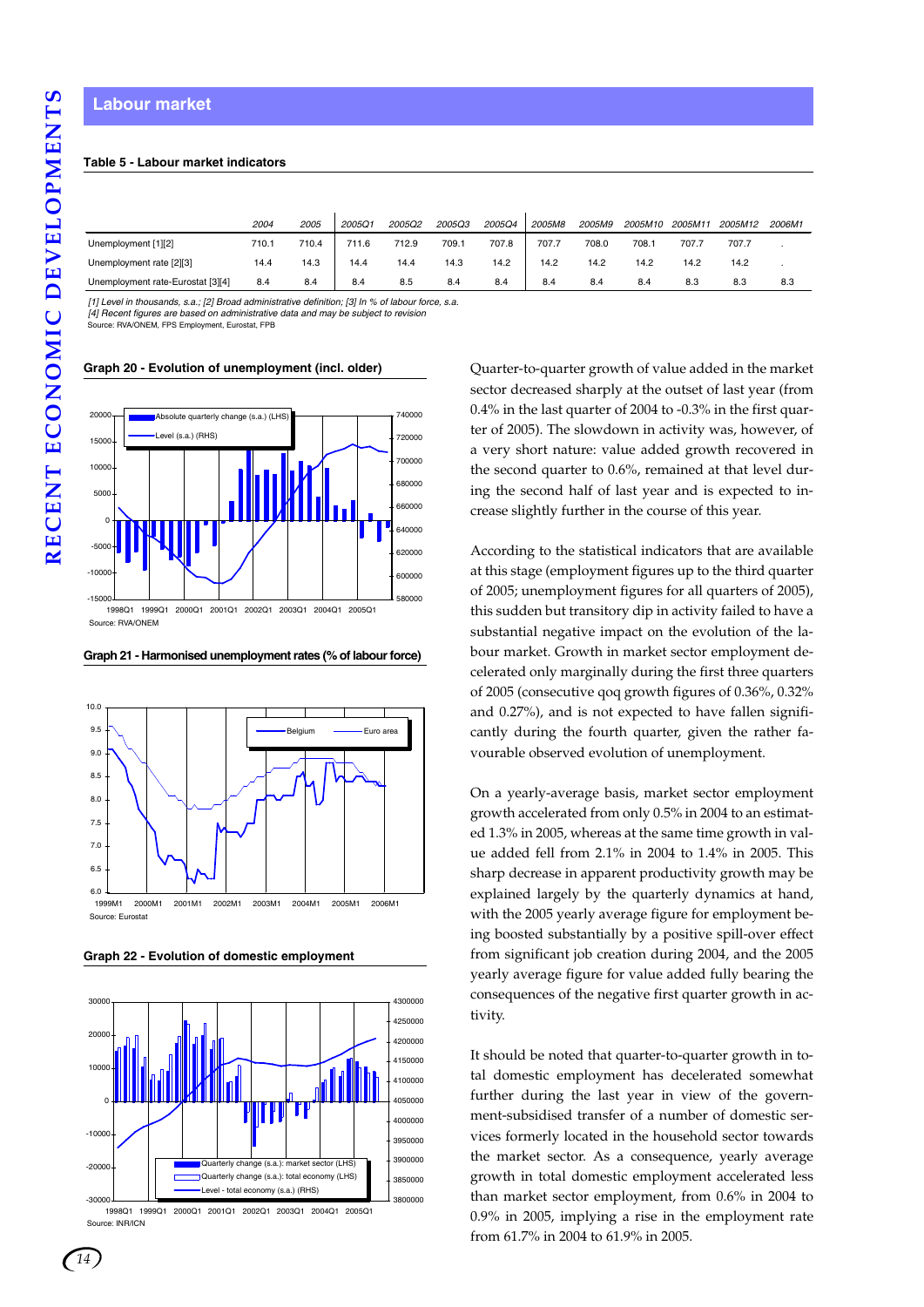#### **Table 6 - Inflation rates: change compared to the same period in the previous year, in %**

|                                | 2004 | 2005 | 2005Q1 | 2005Q2 | 200503 | 2005Q4 | 2005M9 | 2005M10 | 2005M11 | 2005M12 | 2006M1 | 2006M2 |
|--------------------------------|------|------|--------|--------|--------|--------|--------|---------|---------|---------|--------|--------|
| Consumer prices: all items     | 2.10 | 2.78 | 2.64   | 2.71   | 3.14   | 2.64   | 3.16   | 2.48    | 2.57    | 2.88    | 2.63   | 2.38   |
| Food prices                    | 1.53 | 1.93 | 2.08   | 2.28   | i.67   | 1.71   | 1.26   | 1.52    | 1.75    | 1.86    | 1.65   | 1.48   |
| Non food prices                | 2.23 | 3.60 | 3.01   | 3.41   | 4.62   | 3.33   | 4.98   | 3.15    | 3.10    | 3.74    | 3.66   | 3.06   |
| Services                       | 2.36 | 2.35 | 2.64   | 2.17   | 2.20   | 2.39   | 2.01   | 2.23    | 2.44    | 2.49    | 1.46   | 1.68   |
| Rent                           | .88  | .99  | 1.79   | .84    | 2.06   | 2.25   | 2.17   | 2.18    | 2.22    | 2.34    | 3.79   | 3.57   |
| Health index                   | 1.63 | 2.17 | 2.10   | 2.18   | 2.36   | 2.03   | 2.25   | 1.72    | 2.04    | 2.32    | 2.00   | 1.95   |
| Brent oil price in USD (level) | 38.2 | 54.4 | 47.5   | 51.7   | 61.5   | 56.9   | 62.9   | 58.6    | 55.2    | 56.8    | 62.9   | 60.2   |

Source: FPS Economy, Datastream

#### **Table 7 - Monthly inflation forecasts**

|                               | 2005M1 | 2005M2 | 2005M3 | 2005M4 | 2005M <sub>5</sub> | 2005M6 | 2005M7 | 2005M8 | 2005M9 | 2005M10        | 2005M11 | 2005M12 |
|-------------------------------|--------|--------|--------|--------|--------------------|--------|--------|--------|--------|----------------|---------|---------|
| Consumer prices: all items    | 100.83 | 101.51 | 102.16 | 102.39 | 102.54             | 102.85 | 103.47 | 103.57 | 103.69 | 103.50         | 103.47  | 103.45  |
| Consumer prices: health index | 100.80 | 101.33 | 101.88 | 101.85 | 102.04             | 102.22 | 102.63 | 102.65 | 102.54 | 102.37         | 102.68  | 102.76  |
| Moving average health index   | 100.63 | 100.80 | 101.11 | 101.47 | 101.78             | 102.00 | 102.19 | 102.39 | 102.51 | 102.55         | 102.56  | 102.59  |
|                               | 2006M1 | 2006M2 | 2006M3 | 2006M4 | 2006M <sub>5</sub> | 2006M6 | 2006M7 | 2006M8 | 2006M9 | <i>2006M10</i> | 2006M11 | 2006M12 |
| Consumer prices: all items    | 103.48 | 103.93 | 104.20 | 104.29 | 104.51             | 104.61 | 104.70 | 104.84 | 104.86 | 105.04         | 105.18  | 105.40  |
| Consumer prices: health index | 102.82 | 103.31 | 103.56 | 103.63 | 103.84             | 103.90 | 103.98 | 104.11 | 104.12 | 104.29         | 104.42  | 104.66  |
| Moving average health index   | 102.66 | 102.89 | 103.11 | 103.33 | 103.59             | 103.73 | 103.84 | 103.96 | 104.03 | 104.13         | 104.24  | 104.37  |

Source: Observations (up to 06M2): FPS Economy; forecasts: FPB

#### **Graph 23 - Monthly inflation evolution in % (t/t-12)**







During the last quarter of 2005, inflation (measured as the yoy growth rate of the national index of consumer prices, NICP) slowed down considerably to 2.6%, compared to 3.1% in the third quarter. This decline was partly due to the decrease in oil prices, but also to the exceptional reimbursement of part of the VAT paid on fuel for domestic heating. Despite the abolition of this measure and the new rise in oil prices, inflation did not accelerate in January 2006, which is explained by the introduction of a new index to measure consumer price inflation. Technically speaking, the base year of the index has shifted from 1996 to 2004. In practice, this means that from January 2006 onwards, the basket of goods taken into account to calculate the national consumer price index is based on the consumer expenditure pattern of 2004. Prices of some of the new products in the basket increase very slowly or even decline. This implies lower inflation rates if the new index is used as price indicator.

Due to the sharp rise in oil prices in 2005, the increase in the 'health index' (2.2%) - which is not influenced by price changes in oil products for transport purposes was 0.6%-points lower than headline inflation (2.8%). In the course of 2006 oil prices should roughly stabilise and the gap between the average annual growth rate of the health index (1.7%) and the NICP (1.8%) should narrow significantly. The pivotal index for public wages and social benefits (currently 104.14) should be exceeded by the moving average of the health index in November 2006.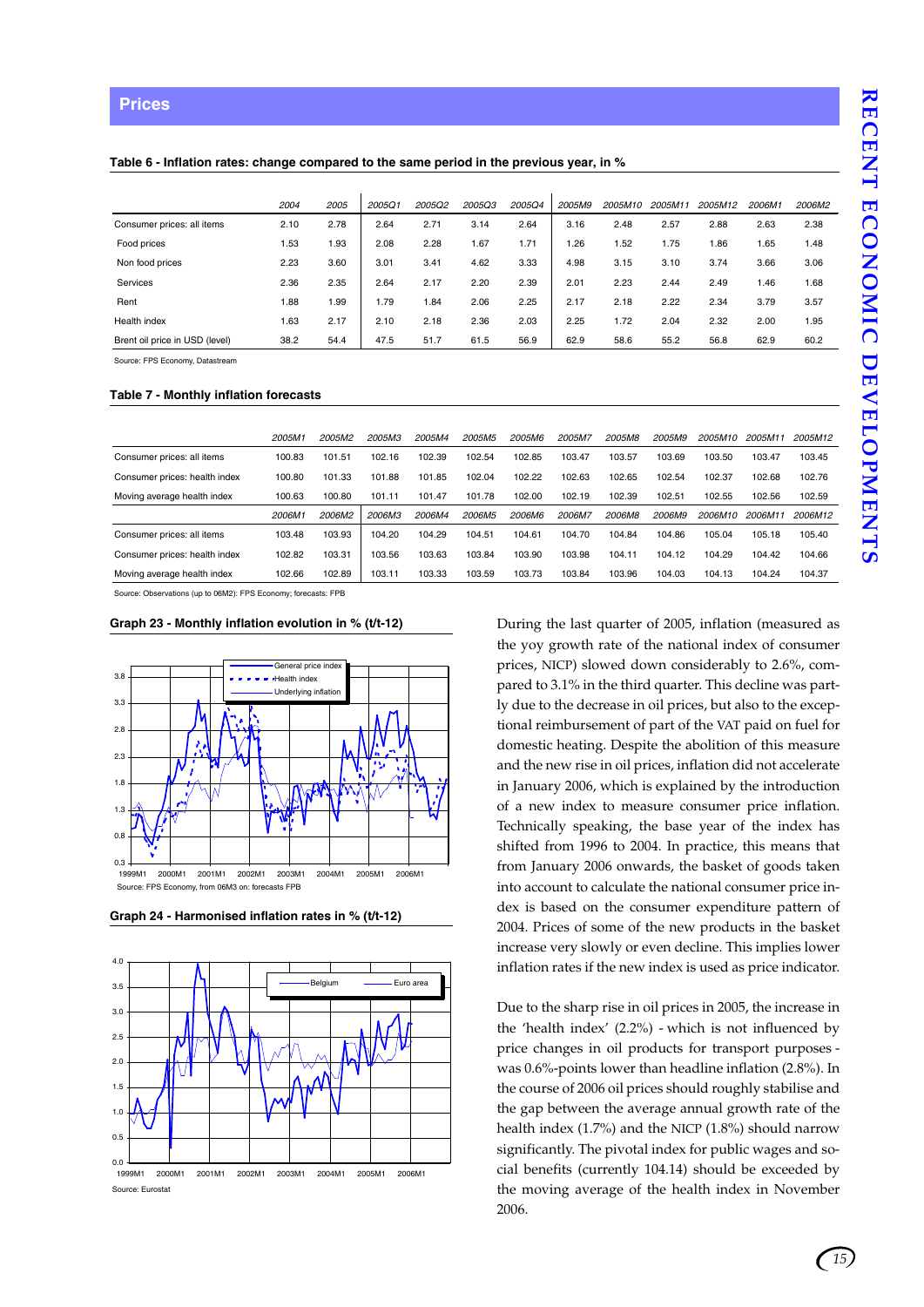#### **Table 8 - Interest rates**

|                                            | 2004    | 2005 | 2005Q1 | 2005Q2 | <b>2005Q3</b> | <b>2005Q4</b> | 2005M9 | 2005M10 | 2005M11 | 2005M12 | 2006M1 | 2006M2 |
|--------------------------------------------|---------|------|--------|--------|---------------|---------------|--------|---------|---------|---------|--------|--------|
| Short-term money market rates (3 months)   |         |      |        |        |               |               |        |         |         |         |        |        |
| Belgium                                    | 2.08    | 2.16 | 2.12   | 2.10   | 2.11          | 2.33          | 2.12   | 2.18    | 2.35    | 2.46    | 2.49   | 2.58   |
| Euro area (Euribor)                        | 2.11    | 2.18 | 2.14   | 2.12   | 2.13          | 2.34          | 2.14   | 2.20    | 2.36    | 2.47    | 2.51   | 2.60   |
| <b>United States</b>                       | 1.56    | 3.51 | 2.78   | 3.23   | 3.74          | 4.30          | 3.87   | 4.13    | 4.31    | 4.45    | 4.56   | 4.72   |
| Japan                                      | $-0.03$ | 0.01 | 0.00   | 0.01   | 0.01          | 0.02          | 0.02   | 0.02    | 0.02    | 0.02    | 0.02   | 0.03   |
| Long-term government bond rates (10 years) |         |      |        |        |               |               |        |         |         |         |        |        |
| Belgium                                    | 4.13    | 3.42 | 3.62   | 3.40   | 3.25          | 3.39          | 3.14   | 3.30    | 3.49    | 3.39    | 3.36   | 3.50   |
| Germany                                    | 4.06    | 3.38 | 3.62   | 3.34   | 3.19          | 3.36          | 3.09   | 3.26    | 3.46    | 3.37    | 3.34   | 3.48   |
| Euro area                                  | 4.10    | 3.42 | 3.64   | 3.38   | 3.23          | 3.41          | 3.14   | 3.31    | 3.51    | 3.40    | 3.38   | 3.53   |
| <b>United States</b>                       | 4.26    | 4.29 | 4.29   | 4.16   | 4.21          | 4.49          | 4.18   | 4.45    | 4.55    | 4.46    | 4.41   | 4.60   |
| Japan                                      | 1.49    | 1.37 | 1.38   | 1.25   | 1.34          | 1.52          | 1.35   | 1.53    | 1.52    | 1.51    | 1.46   | 1.57   |

Source: NBB, ECB

**Graph 25 - Interest rate levels in Belgium, %**



**Graph 26 - Yield curves for the euro area and the US**



Having raised interest rates by 2%-points in total in 2005, the Federal Reserve raised the Federal Funds rate by another 25 base points in January to bring it to 4.5%. Since the newly-appointed Fed chairman Bernanke has signalled that interest rates might have to rise further to prevent the US economy from overheating, one or two more interest rate hikes of 0.25%-points seem to be in the offing this year.

The ECB had been uncomfortable with a negative real refinancing rate for some time as it was fuelling credit growth and risked creating a bubble on the housing market. However, as economic growth was disappointing in the first half of the year and core inflation remained well under control in the face of high oil prices, a rate rise would not have been expedient. When GDP growth (in 2005Q3) turned out to be quite strong (0.6% qoq), the ECB promptly raised its refi rate by 25 base points (the first change in monetary policy in 2.5 years). More interest rate hikes are expected in the course of 2006.

After it was clear that the impact of hurricane Katrina on the US economy was less significant than initially feared, US long-term interest rates jumped by 60 base points in September and October. Euro zone long rates followed this upward move, but to a lesser extent (+40 base points), further widening the spread between US and euro zone long rates. Since the beginning of November both US and euro zone long rates have been fairly stable. In 2006 the spread between US and euro zone long rates should decline somewhat as the outlook for the euro zone economy has brightened, while a mild slowdown is expected for the US economy. In the euro zone, the yield curve's slope has hardly changed over the last five months, while in the US, the yield curve has flattened further.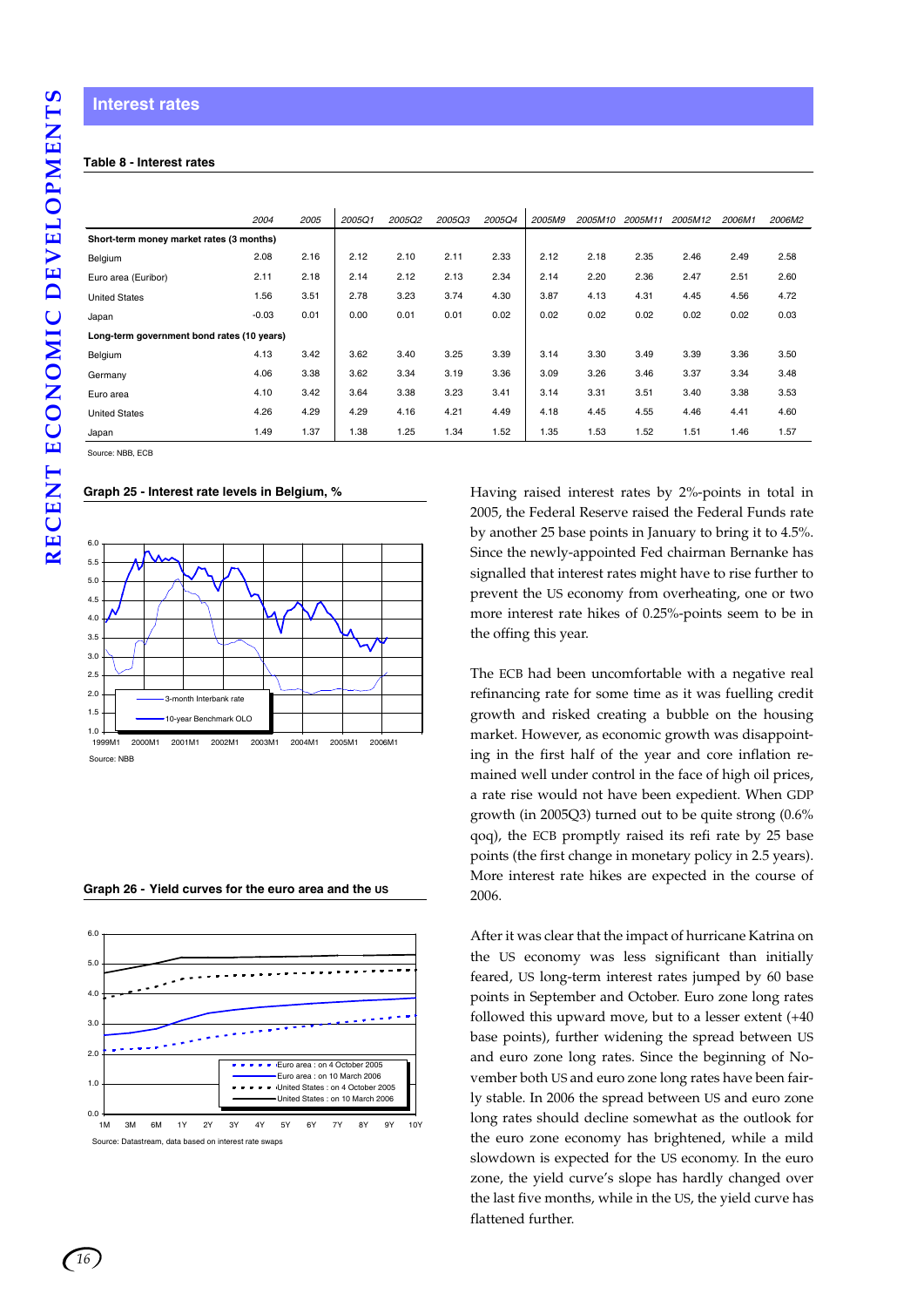#### **Table 9 - Bilateral exchange rates**

|             | 2004  | <i>2005</i> | 2005Q1 | 2005Q2 | <b>2005Q3</b> | 2005Q4 | 2005M9 | 2005M10 | 2005M11 | 2005M12 | 2006M1 | 2006M2 |
|-------------|-------|-------------|--------|--------|---------------|--------|--------|---------|---------|---------|--------|--------|
| USD per EUR | .244  | .244        | .310   | .259   | 1.219         | 1.189  | .225   | .202    | 1.178   | 1.186   | 1.211  | 1.194  |
| UKP per EUR | 0.679 | 0.684       | 0.693  | 0.678  | 0.683         | 0.680  | 0.677  | 0.681   | 0.679   | 0.680   | 0.686  | 0.683  |
| JPY per EUR | 134.4 | 136.8       | 137.0  | 135.4  | 135.6         | 139.3  | 136.1  | 138.1   | 139.6   | 140.4   | 139.9  | 140.7  |

#### **Table 10 - Nominal effective exchange rates (1990=100)**

|                 | 2004   | 2005   | 2005Q1 | 2005Q2 | 2005Q3 | 2005Q4 | 2005M9 | 2005M10 | 2005M11 | 2005M12 | 2006M1 | 2006M2 |
|-----------------|--------|--------|--------|--------|--------|--------|--------|---------|---------|---------|--------|--------|
| Euro            | 93.8   | 93.7   | 95.7   | 93.6   | 93.0   | 92.5   | 92.9   | 92.8    | 92.3    | 92.5    | 92.9   | 92.5   |
| Growth rate [1] | 3.2    | $-0.2$ | 0.1    | $-2.2$ | $-0.7$ | $-0.5$ | $-0.3$ | $-0.2$  | $-0.5$  | 0.1     | 0.5    | $-0.4$ |
| US dollar       | 99.7   | 97.8   | 94.7   | 97.0   | 98.7   | 100.8  | 98.1   | 99.9    | 101.6   | 100.8   | 98.9   | 99.7   |
| Growth rate [1] | $-7.3$ | $-1.9$ | $-1.3$ | 2.4    | 1.7    | 2.1    | $-0.1$ | 1.9     | 1.6     | $-0.8$  | $-1.9$ | 0.8    |
| Japanese yen    | 142.8  | 138.3  | 142.4  | 140.4  | 138.0  | 132.5  | 137.9  | 134.7   | 131.8   | 130.9   | 132.5  | 130.5  |
| Growth rate [1] | 2.0    | $-3.1$ | $-0.1$ | $-1.4$ | $-1.7$ | $-4.0$ | $-0.1$ | $-2.3$  | $-2.2$  | $-0.7$  | 1.2    | $-1.6$ |

*[1] Change (%) compared to previous period*

Source: BIS, NBB

#### **Graph 27 - Euro-dollar and euro-yen bilateral exchange rates**



**Graph 28 - Nominal effective exchange rates (Jan. 99=100)**



Source: NBB, BIS

For most of 2005 the euro was on a downward trend versus the dollar. This depreciation was driven by the increasing divergence between US and European interest rates. Moreover, the massive buying of US government bonds by Asian central banks and the OPEC, and the Homeland Investment Act, which allowed US companies to repatriate accumulated profits abroad at a favourable fiscal tariff, also raised demand for US dollars. Furthermore, the euro was not helped by either the rejection of the draft of the European constitution in France and the Netherlands or the French riots. The euro only gained ground against the dollar in December 2005, when economic growth seemed to accelerate and the ECB hiked interest rates. The strengthening of the euro lasted until February, when growth figures for 2005Q4 in the euro zone were disappointing and the hawkish tone by the new Federal Reserve chairman made it clear that the expected narrowing of the interest rate divergence between the US and the euro zone might not materialise.

After the initial depreciation of the euro versus the British pound in the first half of 2005, the euro jumped back in July, making up for most of the losses since the beginning of the year. Since then, the pound/euro exchange rate has been fairly stable (between 0.67 and 0.69 euro per pound). On an annual basis the euro appreciated about 1% against the pound in 2005, following a 2% loss in 2004.

The nominal effective euro exchange rate depreciated marginally in 2005 (-0.2%), following four years of continuous appreciation.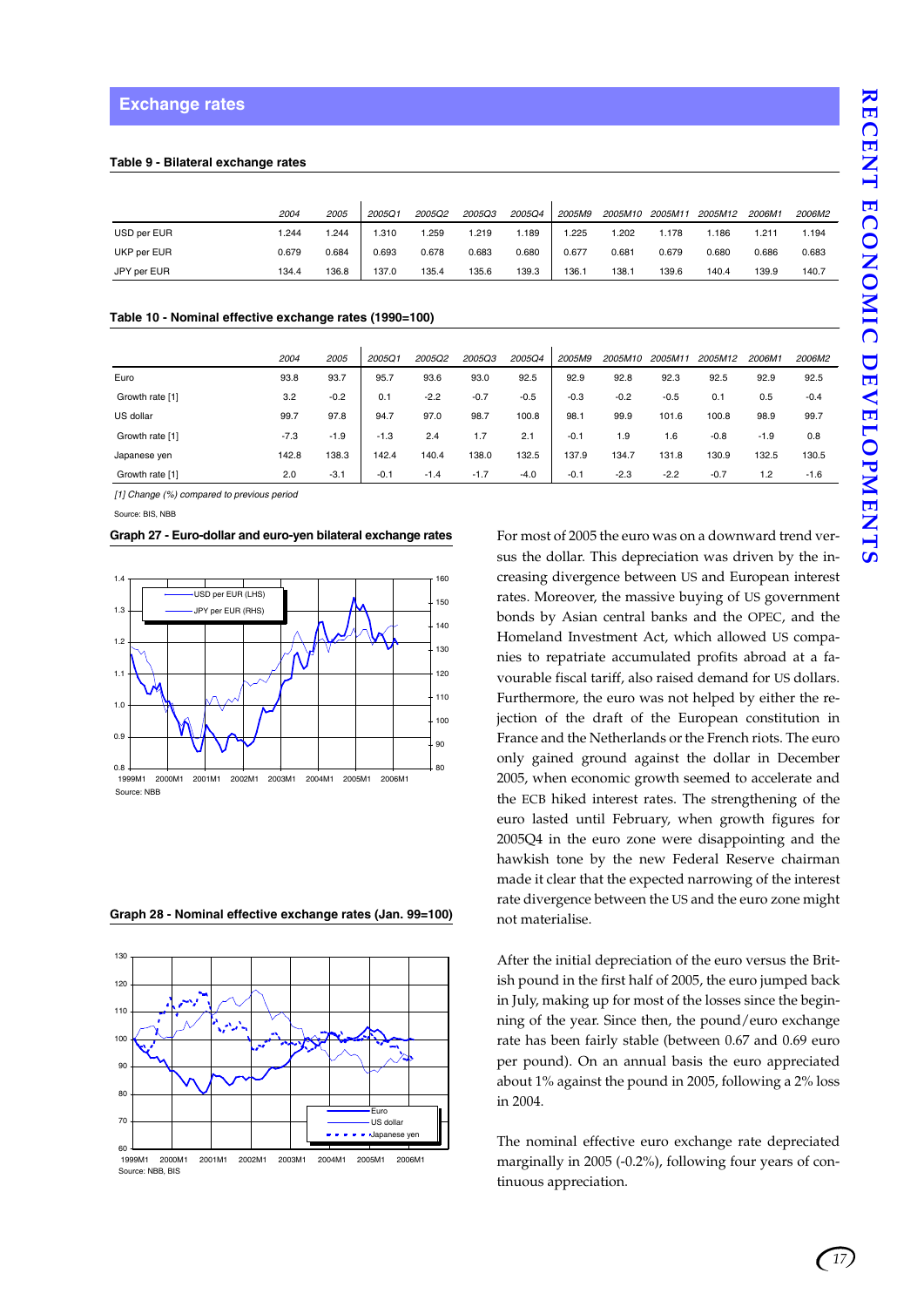#### **Table 11 - Tax revenues (1)**

|                                          | 2004 | 2005 | 2005Q1 | 2005Q2 | 2005Q3 | <b>2005Q4</b> | 2005M8 | 2005M9 | 2005M10 | 2005M11 | 2005M12 | 2006M1 |  |
|------------------------------------------|------|------|--------|--------|--------|---------------|--------|--------|---------|---------|---------|--------|--|
| Total [2], of which:                     | 6.7  | 5.4  | 1.7    | 4.4    | 10.6   | 4.9           | 12.4   | 10.2   | 4.6     | 8.6     | 3.1     | 8.6    |  |
| Direct taxes, of which:                  | 5.7  | 5.2  | $-0.7$ | 4.6    | 14.4   | 2.8           | 19.9   | 11.9   | 4.0     | 6.9     | 0.1     | 5.2    |  |
| Withholding earned income tax (PAYE) 3.9 |      | 3.9  | 1.6    | 5.1    | 5.6    | 3.2           | 8.2    | 5.7    | 6.5     | 2.2     | 1.3     | 2.3    |  |
| Prepayments                              | 13.8 | 5.7  |        | 10.0   | 11.4   | $-2.3$        |        |        | 6.3     |         | $-9.8$  |        |  |
| Value Added Tax and excise duties        | 7.6  | 4.1  | 2.5    | 2.5    | 4.8    | 6.1           | 5.0    | 6.3    | 3.7     | 10.7    | 4.9     | 12.4   |  |

*[1] Change (%) compared to same period previous year; [2] Total received by federal government, excl of death-duties*

Source: FPS Finance, FPB

#### **Graph 29 - Real tax revenues (3)**



**Graph 30 - Real withholding earned income tax (PAYE) (4)**



**Graph 31 - Real prepayments (3)**



*[3) Change (%) over past 12 months, compared to previous 12 month period, deflated by consumer price index*

*18*

Last year, total revenue from taxes recorded a nominal increase of 5.4%, slightly less than in 2004 (which was particularly high: 6.7% nominal, the highest growth rate since 1997). The nominal growth rate in 2005 was largely higher than in 2003 (0.6%), 2002 and 2001 (2.2% each).

However, growth in both direct and indirect taxation on a yoy 12-month moving average had diminished in the first half of 2005, reflecting the slowdown in economic growth. This deceleration was limited both in time and amplitude: in the second semester, the main categories of taxes maintained a relatively high growth profile.

As from the summer, the large rise in energy prices has been the main factor supporting the evolution of VAT receipts. Moreover, whereas VAT reimbursements grew faster than gross collections of VAT in both the first and second quarters of 2005, due to the deceleration of exports this was no longer the case in the last two quarters of 2005. In 2005 excise duties on both tobacco and energy products showed a growth rate below price inflation. The latter have been affected by the duty rate reductions on diesel which have been gradually introduced by the government from July onwards, in reaction to the boom in oil prices.

Real growth in PAYE revenue, mainly levied on wages, stayed on a moderate but positive trend throughout 2005, following a limited increase in employment. Growth in advance payments, though on a declining trend on a 12-month moving average basis, has remained strong over the year, reflecting continuing high business profitability.

Taxes on dividends and interests rose sharply in 2004. An upsurge was also noticed in registration duties, reflecting the dynamism of the real estate market in 2004, both in volume and in prices.

*<sup>[4]</sup> Change (%) over past 4 quarters, compared to previous 4 quarter period, deflated by consumer price index*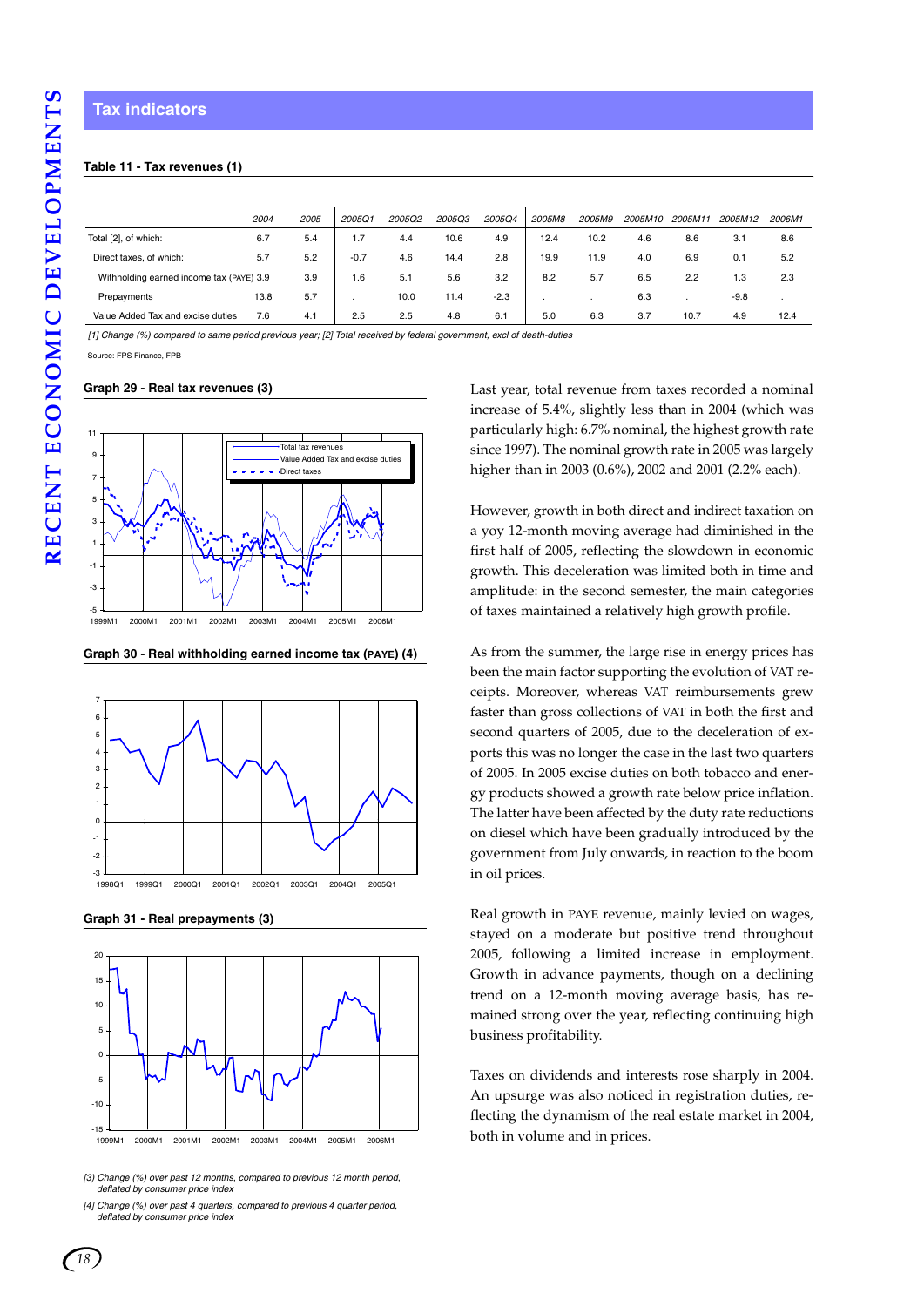#### **Administrative burdens in Belgium in 2004**

In response to the Council of Ministers and in collaboration with the Dienst voor Administratieve Vereenvoudiging/Agence pour la Simplification Administrative, the FPB has estimated the cost of the administrative burden for companies and self-employed persons in 2004. The estimation of the administrative burden is based on a national survey and uses the same methodology as the one used in the surveys carried out for the years 2000 and 2002. Businesses are invited to make their own assessment of the administrative burden imposed by three areas of legislation: environmental, employment and tax legislation. The Planning Paper analyses the results of the 2004 survey and compares them with the results of the two previous surveys.

The administrative burden on companies, based on their responses, is estimated to cost EUR 4.9 billion, or 1.7% of GDP, and the estimate based on the responses from self-employed persons amounts to EUR 2.4 billion, or 0.8% of GDP. In comparison with the 2002 survey, the administrative burden is declining for both companies and self-employed persons and only because of lower in-house administrative burdens.

Tax legislation is perceived by companies and self-employed persons as creating the biggest share of the total estimated administrative burden. The share of the administrative burden associated with employment legislation has been rising between 2002 and 2004.

Concerning the most time-consuming forms, companies and self-employed persons indicate VAT as the number one for tax legislation and forms linked to regional competencies as the number one for environmental legislation. Among employment forms, companies underline wages and compensation forms as the most time-consuming.

As in previous surveys, small businesses (with less than 10 employees) face the highest administrative burden, expressed as a percentage of turnover and per employee. However, with an annual average cost per employee estimated to be a little less than EUR 6,000, small businesses have recorded the largest relative decrease in their administrative burden. In addition to this quantitative analysis, the survey also has a qualitative part in which business sentiment is analysed on issues relating to the quality of legislation, of contact with the administration and to the process of administrative simplification.

Companies and self-employed persons are generally more satisfied with their contact with the administration than with the quality of legislation. For all areas of legislation, companies and self-employed persons are relatively satisfied with the public information that accompanies legislation. Lack of adaptability of the legislation is the most criticised aspect of legislation, with the exception of tax legislation for companies. Indeed, for companies, tax legislation is perceived as constantly improving in terms of the quality of the legislation as well as the quality of contact with the administration. However, a general decrease in the quality of contact with the environmental administration is mentioned by self-employed persons.

The degree of knowledge of the administrative simplification initiatives follows a size effect: small firms know these initiatives less well than larger firms, and self-employed persons, particularly in the agricultural sector, know them less well than companies. The best-known initiative is the generalisation of the single business number and the Crossroads Bank for Enterprises (CBE). For companies, the second best-known initiative is Dimona and for self-employed persons it is Tax-on-web.

Dimona and the generalisation of the single business number and the CBE are the two initiatives used the most by companies, in particular by medium and large enterprises. The level of satisfaction associated with the use of these two initiatives is globally high even if companies express a higher level of satisfaction for two other initiatives: the withdrawal of visa and account books and the simplification of information requirements and rules for calling the shareholders assembly. Companies are usually less satisfied with electronic simplifications in the area of tax than in the area of employment.

Self-employed persons are very satisfied with the initiative of the generalisation of the single business number and the CBE. The levels of satisfaction reached with the other initiatives depend strongly on the sector of activity.

Finally, concerning the proposed administrative simplifications, enterprises firstly support the project of statistics simplification. Self-employed persons prefer the proposal for the simplification of permit requests.

*"De administratieve lasten in België voor het jaar 2004", "Les charges administratives en Belgique pour l'année 2004", L. Janssen, C. Kegels, F. Verschueren, Planning Paper 100, February 2006.*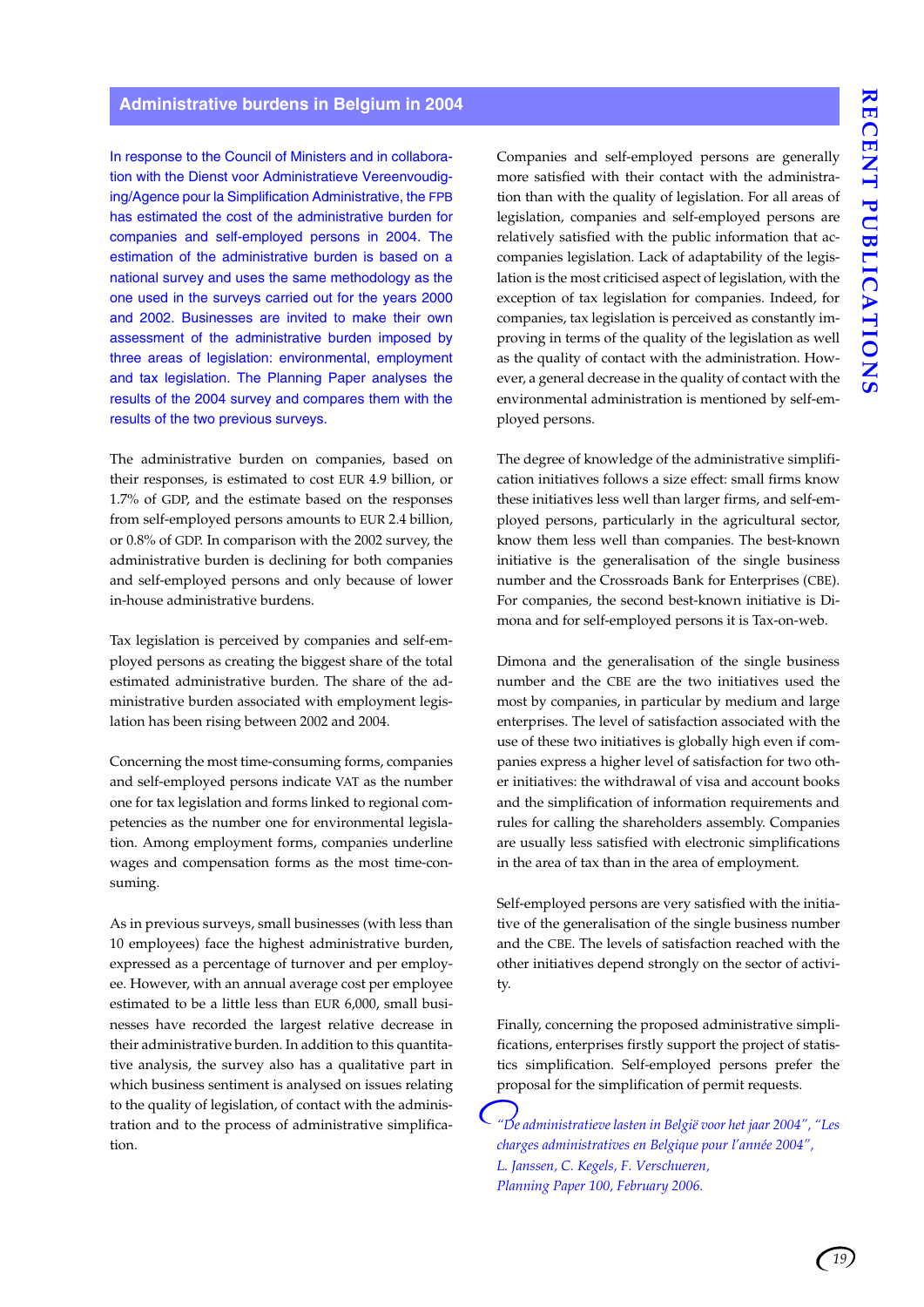In June 2005 a colloquium was organised by the European Economic and Social Council (EESC), the Belgian CRB/CCE and the FPB. This colloquium brought together researchers, social partners, representatives of the civil service and politicians to discuss the merits and concerns of network industry reform with both a European and a Belgian focus. This book contains the proceedings of the colloquium, consisting of the presented papers, comments, opinions and a reflection of the presentations and discussions held.

Network industry reform is a controversial issue. According to economic theory this should lead to improvements in efficiency and competitiveness. There is, however, a lot of concern about adverse effects. The participants highlighted in particular the quality of services provided, the level and quality of employment in the industries, and the functioning of the market.

As regards quality, there are concerns that competition and privatisation might lead to the erosion of essential public services. As regards employment, many jobs throughout the EU were hit by the reforms. Moreover, new entrants and incumbents are tempted to hire employees at lower wages and with less training and qualifications than before the reforms. As regards market functioning, opening up markets is not in itself a sufficient guarantee of a competitive market. Insufficient or inappropriate regulation may even lead to concentrated markets with monopolistic or oligopolistic behaviour.

Although the concerns are perceived and observed in reality, it cannot be denied that network industry reform also has a beneficial impact upon the economy. This impact, however, is felt more in the long run and is dispersed among all actors in the economy. The four papers presented at the colloquium and published in this book shed light on certain elements and conditions of reform.

The first paper discusses the periodical horizontal assessment of network industry performance made by the European Commission. It describes the Commission's motivation for this evaluation and summarises the outcomes of the 2005 edition. The evaluation shows that there have, in general, been favourable evolutions in competition, prices and productivity.

The second paper summarises the work done on network industries by the FPB. A survey of economic studies shows that there are beneficial impacts upon productivity, prices, quality and investments within the sectors concerned, whereas the impact on employment is ambiguous. At the macro-economic level, growth also benefits. A benchmarking analysis shows that the impact of reform depends on the quality of regulation.

The third paper analyses entry barriers, as applied to the Belgian electricity sector. When entry barriers are low, dominant market players are forced to behave competitively, even when the market is concentrated. The application shows that entry barriers lead to risk factors, raising the level of prices that will attract entry above the actual price set by the incumbent.

The fourth paper analyses universal services, as applied to the Swedish postal sector. It has been said that cream-skimming entry and a loss of public control would undermine universal service provision. The application, however, shows that universal services can be sustained in a liberalised market without operating subsidies. High volumes of mail per capita, an efficient conduct of business and the advantage of a countrywide network contribute to this result.

Two basic lessons are drawn. First, the impact of market reform in network industries depends on specific circumstances and the adequacy with which government policy addresses these circumstances. Second, organised civil society may serve as a significant medium of communication on such matters, for example by organising colloquia such as the one reported on in this book.

*"Reforming network industries: Experiences in Europe and Belgium – Highlights of Conference "The Lisbon strategy: a motor for market reforms of the network industries"", EESC, CCE and FPB, April 2006.*

#### **A Medium-Term Outlook for the World Economy: 2006-2012**

The January 2006 issue of the NIME Economic Outlook (NEO) for the World Economy presents a 2006-2012 macroeconomic outlook for the major areas of the world. The outlook was produced using NIME, the Federal Planning Bureau's macroeconometric world model. The January 2006 issue also features an assessment of the response of the euro area economy to a shift away from the direct taxation of labour towards the indirect taxation of final demand.

After a year of weak economic growth in 2005, euro area GDP growth should rebound in 2006 while the rise in the consumer price deflator is expected to remain well below the 2% mark. The pick-up in growth is largely based

*20*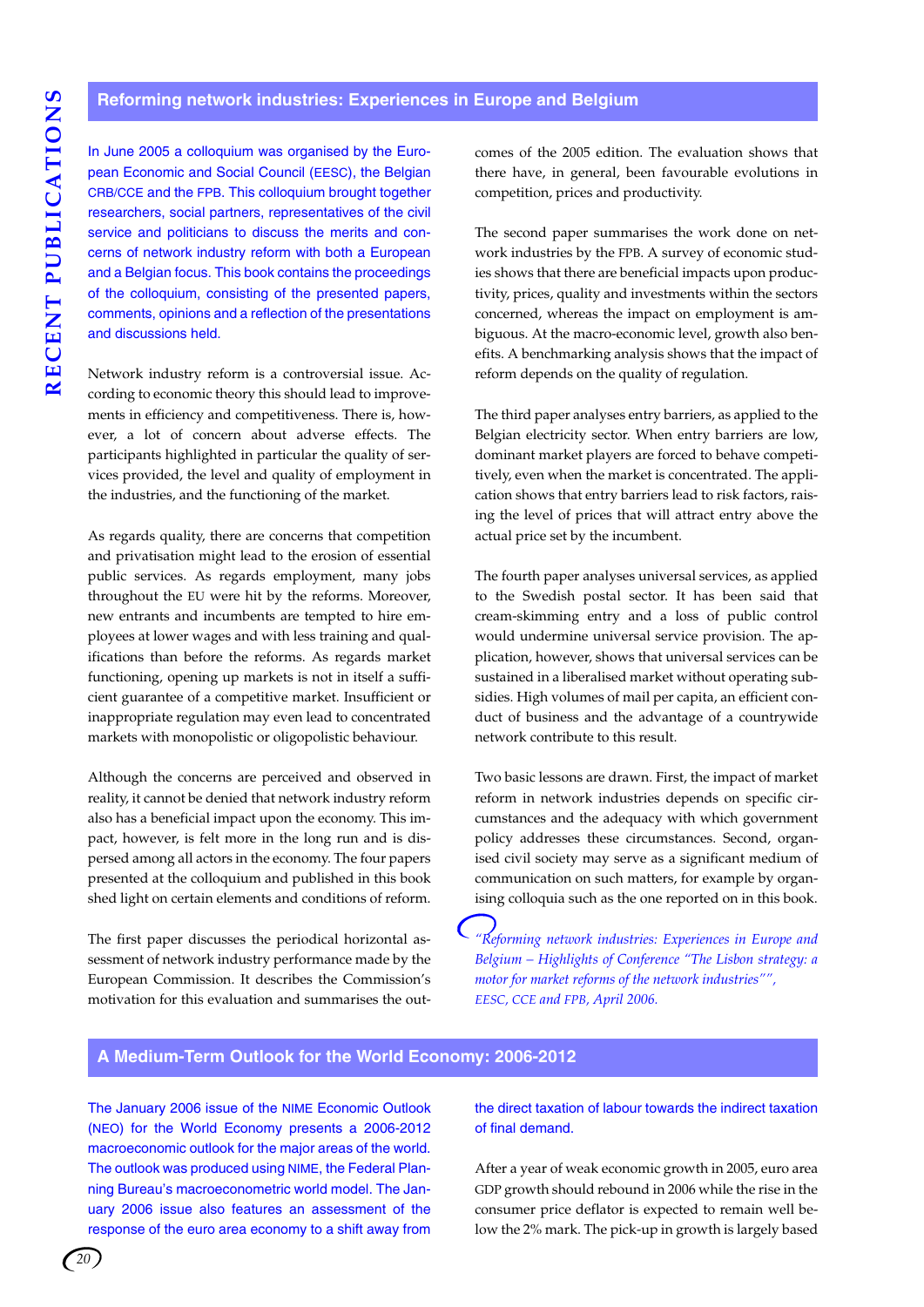on a further strengthening of employment growth and continued favourable monetary conditions. Over the 2007-2012 period, the area's GDP will rise on average by 2% per annum, notwithstanding the declining growth rate of the working-age population. At the same time consumer price inflation will average 1.8%, edging up towards the end of the period. The short-term interest rate will rise from 2.2% in 2005 to 4.4% in 2012, bringing to bear inflationary pressures. Assuming no policy changes, the area's fiscal deficit will recede gradually, falling from 2.6% of GDP in 2006 to 1.6% of GDP in 2012.

Over the 2006-2012 period, GDP growth will average 2.8% per annum for the group of countries comprising the United Kingdom, Sweden and Denmark, and 3.6% for the group comprising the EU'S recently acceded Member States. Real GDP in the United States is expected to rise on average by 2.6% over the 2006-2012 period. However, growth will be uneven as, under current US laws and policies, the sunset of important tax cut provisions will significantly weaken domestic demand throughout the projection period. At the same time, significant fiscal and external imbalances should persist. Japanese real GDP is expected to rise on average by 1.7% per annum over the 2006-2012 period, although growth should weaken notably by the end of the projection period as the labour supply falls due to the ageing of the population.

The Focus in this issue of the NEO analyses the potential gains in output and employment from a tax shift away from social security contributions towards indirect taxes on final demand. Simulations with the NIME model indicate that the potential gains could be very limited for the euro area. Indeed, a shift from direct to indirect taxes equivalent to 1% of GDP throughout the 2006-2012 period would initially raise euro area real GDP by 0.11% above its baseline level, followed by further gains of up to 0.3% above baseline in 2007, but these positive effects would then level off at just 0.19% by 2012. The employment gain would be 0.06% in 2005 and 0.13% in 2012. The potential effects on output and employment are small as the gains from a general (non-targeted) reduction in the social contribution rate would be mitigated by the rise in the indirect tax rate, which would squeeze corporate profit margins and temper labour demand.

*"A Medium-Term Outlook for the World Economy: 2006-2012. Focus: The Macroeconomic Effects of a Shift from Direct to Indirect Taxes in the Euro Area", The NIME Economic Outlook for the World Economy, January 2006.*

#### **Price regulation in the sectors of over-the-counter medicines and old people's homes**

Price regulation has for a long time existed in a limited number of sectors in Belgium. The paper gives an overview of the legislation in this area and looks in particular at the sectors of over-the-counter medicines and old people's homes. It describes the system and proposes a number of changes to the regulatory framework.

Market failure is a good reason for government intervention. Price regulation, on the other hand, can lead to cost inefficiencies and less competition through the formation of cartels. Optimal regulation is therefore necessary.

It is not possible to judge the appropriateness of the system for the economy as a whole because each industry is different. It is hence necessary to look at how each industry performs. If the price regulation system in a particular sector is inefficient or non-effective, alternatives to price regulation should be applied.

The market for over-the-counter (OTC) medicines (medicines that can be bought without a doctor's prescription and that are not reimbursed) is highly regulated, and this includes price regulation, more so in Belgium than in most other European countries. The reason for price regulation is to make sure that the prices of medicines remain affordable for all consumers. The OTC market is not homogenous: different medicines are not in competition with each other because they treat different illnesses. It is unclear if sufficient price competition exists between the different medicines. However, significant price differences between the same medicines are observed between different European countries. These differences are also observed between countries that do not regulate their prices. The impact of a liberalisation of price regulation is therefore uncertain. This uncertainty is the main reason for keeping the price regulatory system in place. Moreover, prices in Belgium are among the lowest in Europe.

However, several arguments in favour of reforming the present system can be put forward. First, administrative costs for the companies and for the regulating authorities are high. Second, it is unlikely that the regulating authorities are well-placed to decide if price increases are appropriate or not. They often lack the necessary information on consumer preferences and cost structure within pharmaceutical companies. Finally, keeping prices artificially low may be dangerous in the longer term. Companies are only interested in putting medicines on the market if they are sufficiently profitable. All in all, an abolition of the price regulation system is not sufficient to guarantee price decreases or moderate price increases. Other factors, such as effective competition in the dif-

*21*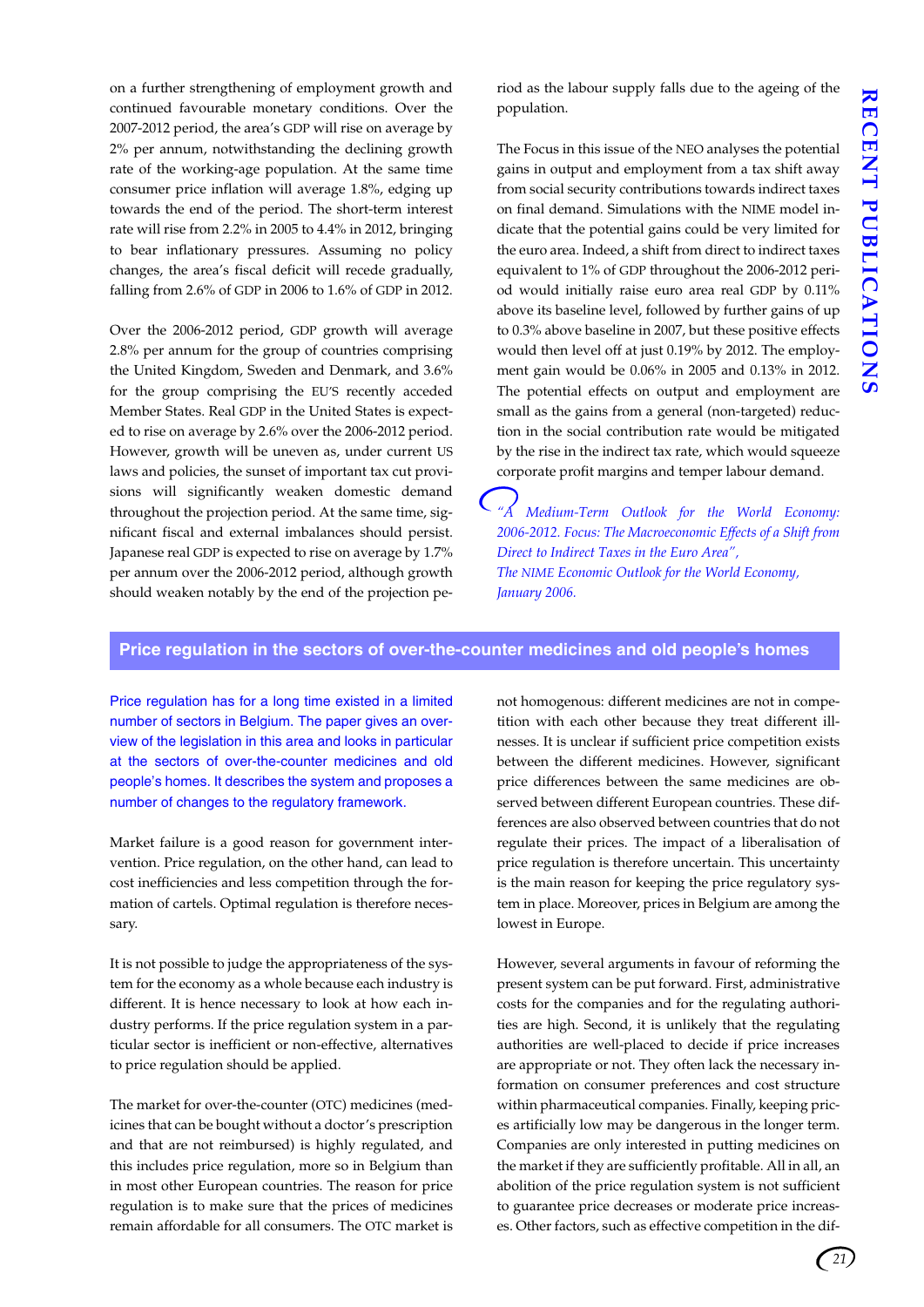ferent submarkets are as significant.

Control of prices in old people's homes is theoretically and socially well-defended. Just as for OTC-medicines, however, a danger exists that price control can lead to an insufficient supply in the sector. Given the ageing of society, a sufficient heterogeneous supply of old people's homes needs to be guaranteed.

The price regulation system in Belgium seems efficient (prices do not increase faster than the consumer price index) and supply is sufficient, except in particular areas where waiting lists exist. Consequently, there are enough arguments for keeping the current system. The way price increases are accepted, however, could be improved. In the present system, every old people's' home that would like to increase its price requires the approval of the minister, resulting in a huge administrative cost. One possible improvement of the system would be to provide a dual system: one in which increases are automatically approved if the increase is a fixed percentage that is lower than CPI-inflation, and another system in which a case-by-case approval is required for higher price increases.

*"Prijsregulering in België met een toepassing op de markten van de rusthuizen en de OTC-geneesmiddelen", C. Huveneers, C. Kegels, P. Mistiaen, J. van der Linden, J. Verlinden. Working Paper 19-05, December 2005.*

#### **Economic impact of the oil shock on the Belgian economy**

This working paper assesses the impact of the oil price shock on the Belgian economy and tries to explain why the impact has been very limited when compared to the oil price shocks in the seventies.

During the last two years, the economic situation has been marked by an upsurge in oil prices. If we refer to the oil crises in the seventies, the current energy prices should have serious effects on the economy: increased prices, a fall in profitability, declining purchasing power, unemployment and de-industrialisation. Nevertheless, the performances and forecasts for 2005 and 2006 show that the oil shock has indeed significant effects on growth and inflation but that these effects are far from disastrous.

This can be explained mainly by two factors. Firstly, the structural changes in energy use, stimulated by high oil prices during the seventies and the eighties, have led to increased energy efficiency, especially in the consumption of oil products by households and businesses. The ratio of gross energy consumption to GDP has decreased by 40 % between 1970 and 2003 and the ratio of oil consumption by 60 %. Secondly, the reform of wage negotiations with the adoption of the so-called health index, which excludes some energy prices from the national price index, and the monitoring of wages within the framework of the Competitiveness Act have strongly reduced the second-run effects on wages and inflation.

In this context, the drastic downward adjustment of wages decided on in Germany has had repercussions in Belgium, where average wages have been visibly constrained by the German wage restraint. In Germany, the main effect of the oil shock was a decline in the purchasing power of wages. This drop in purchasing power has gone together with a very limited rise in nominal wages. As a result, businesses are making high profits, export is

thriving and the domestic market is depressed. Nevertheless, unlike in the seventies, businesses should be in a favourable position to kick-start their activity provided that no new shock occurs. This situation also applies to Belgium, but to a lesser extent since wages are not totally protected against the second-run effects of the oil price shock. Nevertheless, real wage increases have been very limited in Belgium: they have risen by 0.4 % during the period 2003-2004 and should even decrease by 0.4 % during the period 2005-2006.

From a macroeconomic point of view, unlike in the seventies, the low underlying inflation resulting from wage development has enabled the European Central Bank to pursue a loose monetary policy. Moreover, interest rates are relatively low at world level. The budgetary policy conducted by the large Member States was rather expansionary, but finally proved neutral for the whole euro area.

The paper shows that the effects of the oil price shock on the real economy, even if they are limited until now, have been sufficient to lead the Belgian economy on a slow trend growth, which causes pressures on the public finances and induces a restrictive budgetary policy.

The analysis of the economic history of the last 30 years reveals that high energy prices, more specifically high oil and gas prices, are the most efficient way to lower the energy intensity of economic growth. Reducing energy intensity has become a double priority, firstly, to achieve the necessary cut in greenhouse gases, and secondly, to control the increasing risks surrounding the security of energy supply.

*"Les conséquences économiques du choc pétrolier sur l'économie belge" H. Bogaert, F. Bossier, I. Bracke, L. Dobbelaere, Working Paper 01-06, January 2006.*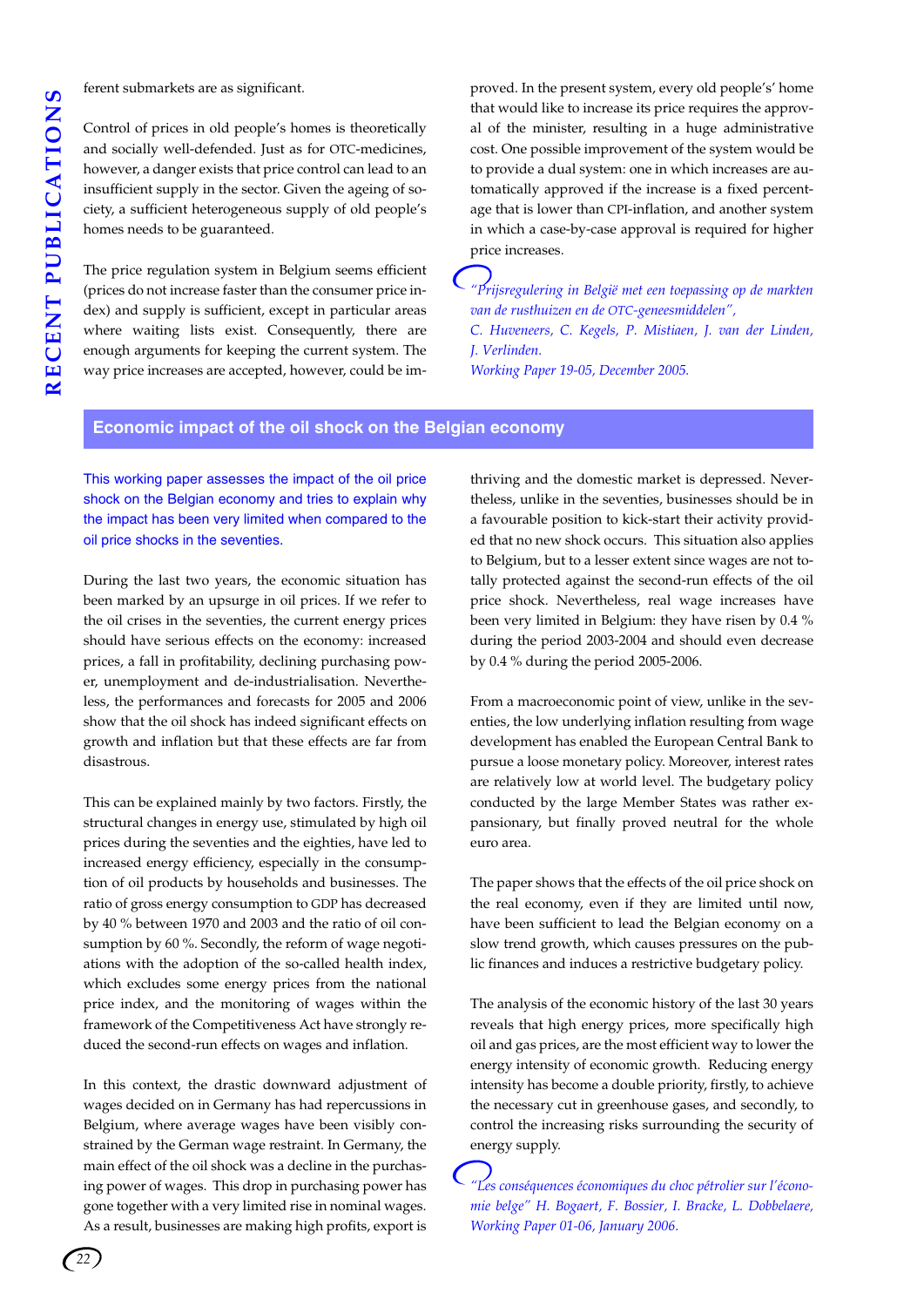### **Recent history of major economic policy measures**

| <b>March 2006</b> | Starting in July 2006, the Flemish region will subsidize the hiring of elderly unemployed, aged 50 or older. The<br>subsidy is temporary (4 quarters) and the number of beneficiaries will be limited by a strict budgetary ceiling (22<br>million euros in 2006).                                                                                                                                                                                                                                                                                                                                                                     |
|-------------------|----------------------------------------------------------------------------------------------------------------------------------------------------------------------------------------------------------------------------------------------------------------------------------------------------------------------------------------------------------------------------------------------------------------------------------------------------------------------------------------------------------------------------------------------------------------------------------------------------------------------------------------|
|                   | The ECB raised its main refinancing rate by a quarter of a point to 2.5%.                                                                                                                                                                                                                                                                                                                                                                                                                                                                                                                                                              |
| January 2006      | In accordance with EU legislation, two steps in the opening of the market for network industries were taken: the<br>extension of free entry in rail traffic to all international freight services; and the extension of the threshold for free<br>entry in postal services to all items above 50 grammes or charged at more than 2.5 times the basic tariff.                                                                                                                                                                                                                                                                           |
| December 2005     | The ECB raised its main refinancing rate by a quarter of a point to 2.25%                                                                                                                                                                                                                                                                                                                                                                                                                                                                                                                                                              |
| November 2005     | The Danish Post and the British investment group CVC agreed with the federal government to acquire a 50%-1<br>stake in the postal incumbent De Post/La Poste. This will be done by investing fresh capital rather than taking<br>over government shares.                                                                                                                                                                                                                                                                                                                                                                               |
| October 2005      | At the October conclave, the federal government announced its objectives for public finances for 2006. These are<br>based on assumptions of 2.2% economic growth (1.4% in 2005) and 2.9% inflation (3.0% in 2005).                                                                                                                                                                                                                                                                                                                                                                                                                     |
|                   | The finances of general government should remain balanced. The federal government and state governments<br>(communities and regions) should each record a 0.1% of GDP surplus. These surpluses should compensate for the<br>forecasted 0.3% GDP deficit in local government finances, related to a temporary surge in infrastructure invest-<br>ment ahead of the next municipal elections. A balance in the social security budget will be achieved through in-<br>creased transfers from the federal government.                                                                                                                     |
|                   | The total state debt-to-GDP ratio should decrease from 94.3 % at the end of 2005, to 90.7 % at the end of 2005.<br>The government intends to keep the growth of expenses strictly under control, both in the federal departments<br>and in social security. However, the budget preserves room for manoeuvre for new initiatives in the areas of mo-<br>bility, justice and security, in health care expenditure, and for selected increases in social allowances.                                                                                                                                                                     |
|                   | Additional cuts in social security contributions have been decided, targeted on those categories of workers with<br>the lowest rates of activity: young low-wage earners and workers aged 50 or above. These wage-cost reductions<br>are part of the "Solidarity Contract between Generations" proposed by the government, together with the 2006<br>budget, which also contains various regulatory proposals to discourage early retirement from the labour market.<br>Furthermore, wage subsides for night-time labour and labour organised in shifts have been increased, as have<br>wage subsides for researchers.                 |
|                   | Taxation in the 2006 budget is marked by the introduction of new levies for households on the previously-exempt<br>income from bond funds and insurance-related saving vehicles. On the other hand, the recently-decided corpo-<br>rate tax reform (the "notional interests" deduction) will encourage the financing of companies through risk capital<br>rather than debt. This reform will reduce the corporate tax burden and thus make the Belgium tax system more<br>attractive for foreign investors, compensating, through a general solution, for the planned dismantling of the spe-<br>cial regime for coordination centers. |
|                   | As was the case in previous years, the 2006 budget partly relies on non-structural corrective fiscal measures, no-<br>tably the creation of a public/private investment trusts for the management of public real estate properties, new<br>sales of real estate and a second wave of securitisation of future cash flows from tax arrears. A so-called "tax reg-<br>ularisation operation" is also envisaged, together with a reinforcement of the anti-fraud machinery.                                                                                                                                                               |
| September 2005    | The federal government decided to contribute to the cost of fuel oil for heating for private consumers. It will pay<br>the difference between the consumer price and 0.5 euros per litre, with a ceiling of 17.35% of the total price.<br>Furthermore, the so-called 'fuel oil fund' will help people in need to pay their bill.                                                                                                                                                                                                                                                                                                       |
| September 2005    | The federal government decided to contribute to the cost of fuel oil for heating for private consumers. It will pay<br>the difference between the consumer price and 0.5 euros per litre, with a ceiling of 17.35% of the total price.<br>Furthermore, the so-called 'fuel oil fund' will help people in need to pay their bill.                                                                                                                                                                                                                                                                                                       |
| <b>June 2005</b>  | The implementation of the EU package of directives on electronic communication was finalised by the publication<br>of a new telecommunications act. The most significant element of this act is that telecom providers no longer need<br>regulatory authorisation to enter the market. A notification to the regulator is sufficient.                                                                                                                                                                                                                                                                                                  |
|                   | As of tax year 2007, financing investments through equities can lead to a reduction in the tax base of corporate<br>income tax, to the amount of the so-called "notional interests". This measure aims at reducing the gap in the tax<br>incentives between different financing vehicles.                                                                                                                                                                                                                                                                                                                                              |
| <b>May 2005</b>   | In accordance with EU legislation, the Walloon government decides to open up the remaining parts of the region-<br>al electricity and gas markets in 2007.                                                                                                                                                                                                                                                                                                                                                                                                                                                                             |
| April 2005        | The federal government confirms the objective of keeping the budget in balance in 2005. To this end, various<br>measures are taken and a very strict system for monitoring expenditure is put in place, particularly for the health<br>care sector.                                                                                                                                                                                                                                                                                                                                                                                    |

A more complete overview of "Recent history of major economic policy measures" is available on the FPB web site (http://www.plan.be)